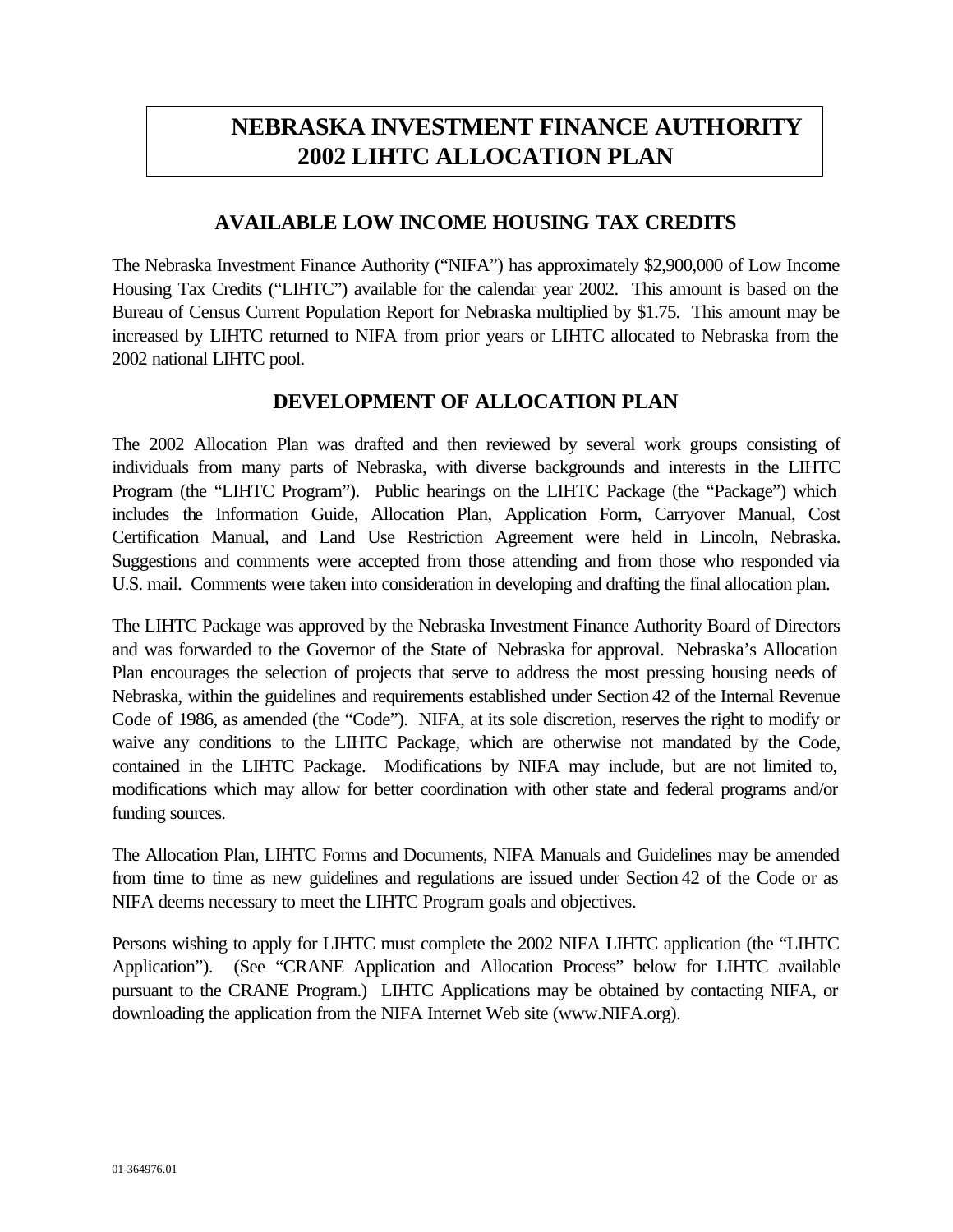### **LIHTC ALLOCATION CYCLES/APPLICATION PROCESS**

Applicants may apply to receive a reservation of LIHTC by submitting a LIHTC Application. NIFA must receive an original and two copies of the completed LIHTC Application with tabbed indexes for each exhibit as set forth in the LIHTC Application, including all applicable fees, by 5:00 p.m. (central time) on the dates specified below. Applicants who do not submit an original and two copies of the LIHTC Application, with tabbed indexes, will not be reviewed or scored by NIFA. NIFA will hold the following cycles to accept LIHTC Applications:

| 2002     | <b>LIHTC</b><br><b>Application</b><br><b>Cycle Opens</b> | <b>Deadline</b>                             | <b>LIHTC</b><br><b>Reservations</b><br><b>Issued</b> | <b>Approximate</b><br><b>Amounts of</b><br><b>LIHTC Reserved</b> |
|----------|----------------------------------------------------------|---------------------------------------------|------------------------------------------------------|------------------------------------------------------------------|
| Cycle 1: | January 18                                               | January 25                                  | February 22                                          | \$1,000,000                                                      |
| Cycle 2: | March 22                                                 | March 29                                    | April 19                                             | \$500,000                                                        |
| Cycle 3: | May 17                                                   | May $24$                                    | June $21$                                            | Balance of<br><b>LIHTC</b>                                       |
| Cycle 4: |                                                          | (If necessary)—to be determined by NIFA $*$ |                                                      |                                                                  |

\*NIFA may create additional cycles or make changes to the above cycles if necessary to meet LIHTC Program goals and objectives.

LIHTC Applications that do not receive a LIHTC Conditional Reservation in any given cycle (other than the final cycle) will be considered in the following 2002 cycle if:

- (a) Applicant notifies NIFA, in writing, that it still would like the project to be considered for LIHTC;
- (b) The project meets or exceeds the minimum threshold criteria established by NIFA;
- (c) Evidence is provided to NIFA showing that site control, financing commitments and any other required time-sensitive documents remain valid; and
- (d) There have been no substantial or material changes to the LIHTC Application.

## **SCORING**

NIFA will take the following into account when scoring LIHTC Applications:

- Threshold Criteria
- Other Selection Criteria
- NIFA Scored Criteria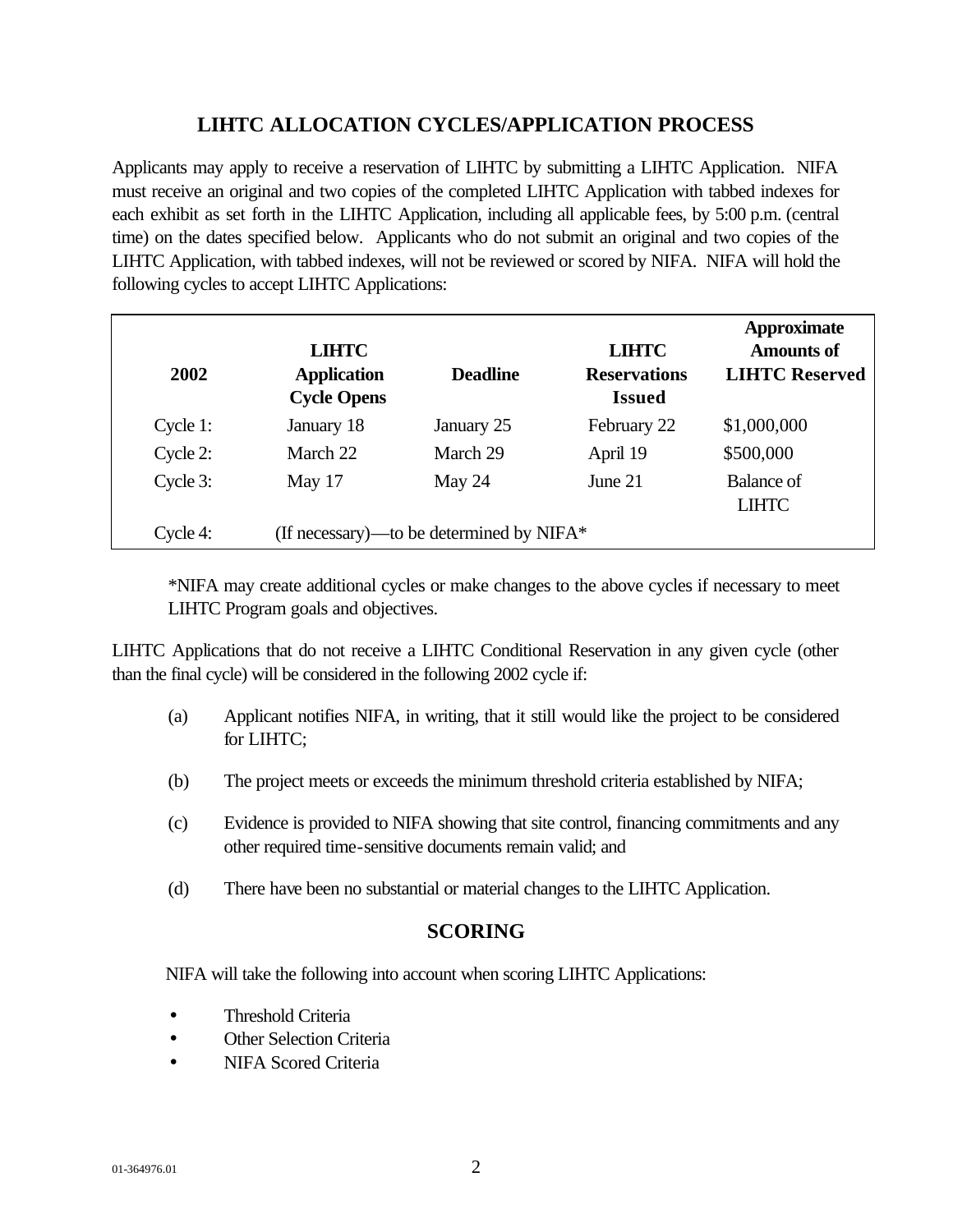- **NOTE**: All Assisted Living Projects will be subject to the same requirements and restriction as all other LIHTC Applications.
- **NOTE**: All projects receiving financing from the United States Department of Agriculture Rural Development program must have a subsidy layering review and complete underwriting analysis before such projects will be considered eligible for LIHTC.

#### **NEBRASKA LIHTC SET-ASIDE PRIORITIES**

All Nebraska LIHTC allocations will be based on special set-asides, federal law and the NIFA scoring system, which incorporates the various Nebraska housing priorities. Notwithstanding the above, projects receiving an allocation of tax-exempt bonds will not be included in the set-asides, or required to compete with projects not receiving tax-exempt bond financing. Tax-exempt bond financed projects will be required to meet the requirements of this Allocation Plan in order to receive an allocation of LIHTC.

**NON-PROFIT SET-ASIDE.** Ten percent (10%) of Nebraska's LIHTC federal allocation, as required by Code Section 42(h)(5), must be reserved for qualified nonprofit sponsors. To qualify for this set-aside category, the project sponsor must: (i) be a qualified nonprofit tax-exempt organization within Section  $501(c)(3)$  or  $501(c)(4)$  of the Code, (ii) have as an exempt purpose the fostering low-income housing, (iii) own an interest in the project (directly or through a partnership) and (iv) materially participate on a regular, continuous and substantial basis in the development and operation of the project throughout the compliance period. The non-profit must not have been formed for the principal purpose of competition in the nonprofit set-aside.

The following set-asides are only available to Applications submitted for the first and second cycles. Any funds remaining in the set-asides after allocations for the first and second cycles may become part of the general pool and allocated thereunder, modified at the discretion of NIFA's Executive Director.

(a) **METRO/NON-METRO SET-ASIDE**. Metro/Non-Metro distribution will be as follows: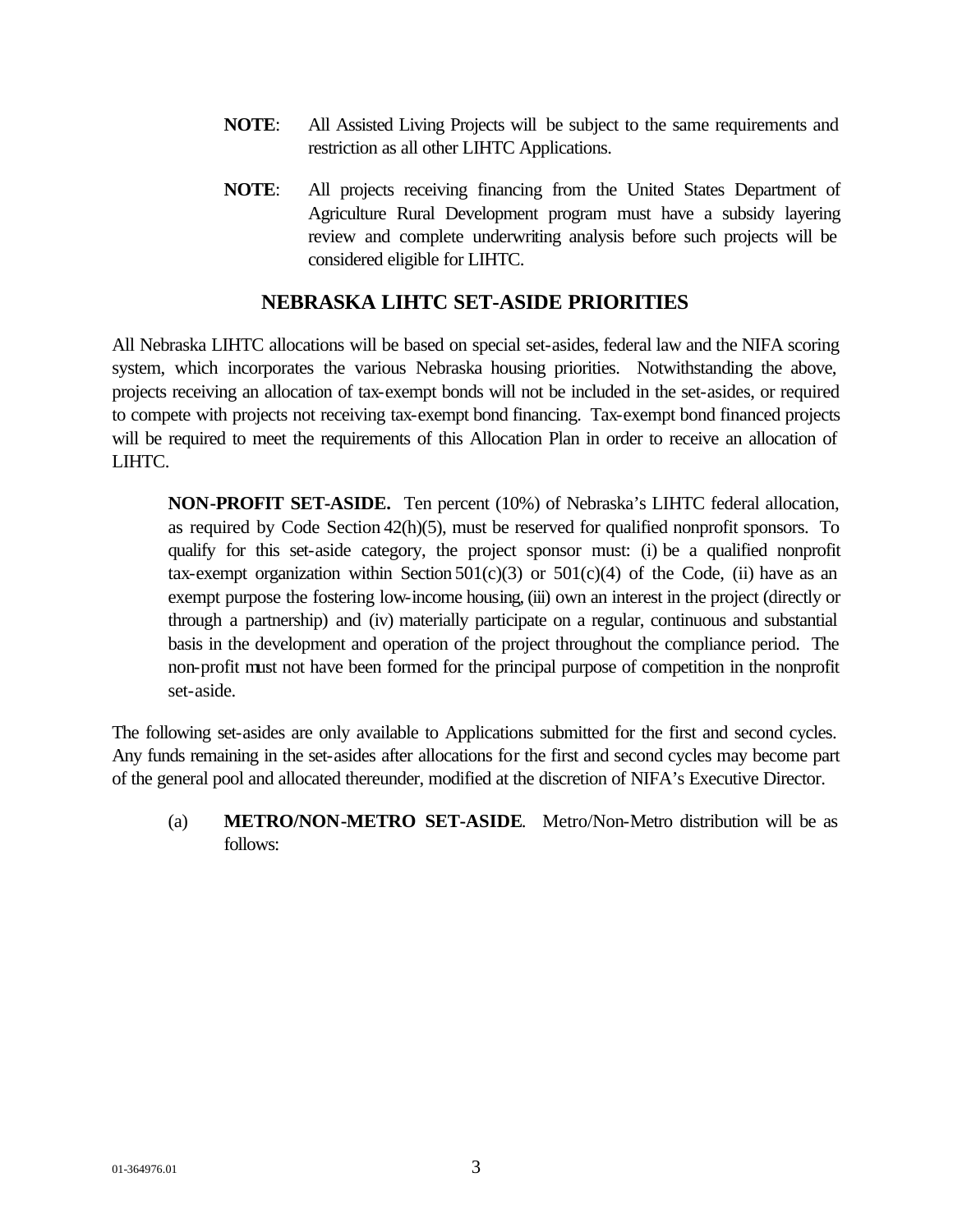| <b>Percentage of Total</b><br><b>LIHTC</b> |                            |                                                   |
|--------------------------------------------|----------------------------|---------------------------------------------------|
| <b>Allocation</b>                          | Area                       | <b>County</b>                                     |
| Metro                                      |                            |                                                   |
| 50%                                        | Lincoln MSA                | (Lancaster County)                                |
|                                            | Omaha MSA                  | (Douglas, Washington,<br>Cass and Sarpy Counties) |
|                                            | South Sioux City MSA       | (Dakota County)                                   |
| Non-Metro                                  |                            |                                                   |
| 50%                                        | <b>Balance of Nebraska</b> |                                                   |

(b) **COLLABORATIVE RESOURCES ALLIANCE FOR NEBRASKA SET-ASIDE**. In an effort to encourage economic growth, community development and the provision of affordable housing, NIFA will temporarily set-aside up to \$1,000,000 of Nebraska's LIHTC cap to be allocated under the Collaborative Resources Alliance for Nebraska (the "CRANE Program"). All CRANE applications will be scored and ranked against all other CRANE applications only. Further details regarding the CRANE Program can be found at page 12.

#### **MAXIMUM ALLOCATION OF LIHTC**

- (a) The maximum LIHTC allocation granted to any single project will be \$325,000. No project may be divided into two or more projects to receive more LIHTC in the same year. Multiple applications in the same year determined to be a single project will be returned to the sender and all fees forfeited.
- (b) No one developer, sponsor or party with an identity of interest (excluding property management control) will be eligible to receive Conditional Reservations for more than an aggregate 34% of NIFA's annual LIHTC cap (LIHTC received under the CRANE Program will be added to the aggregate LIHTC amount when determining the ratio of LIHTC received under the LIHTC cap). An exception to this limitation may be made to ensure maximum distribution and/or effective utilization of LIHTC pursuant to the review and oversight of NIFA's Executive Director. NIFA's Executive Director also reserves the right to reduce the aggregate percentage of LIHTC that any one developer may receive.
- (c) Each LIHTC Application will be evaluated by NIFA to determine the amount of LIHTC to be allocated to the project. LIHTC allocations will be limited to the amount necessary to ensure the financial feasibility of the project based on the pro-forma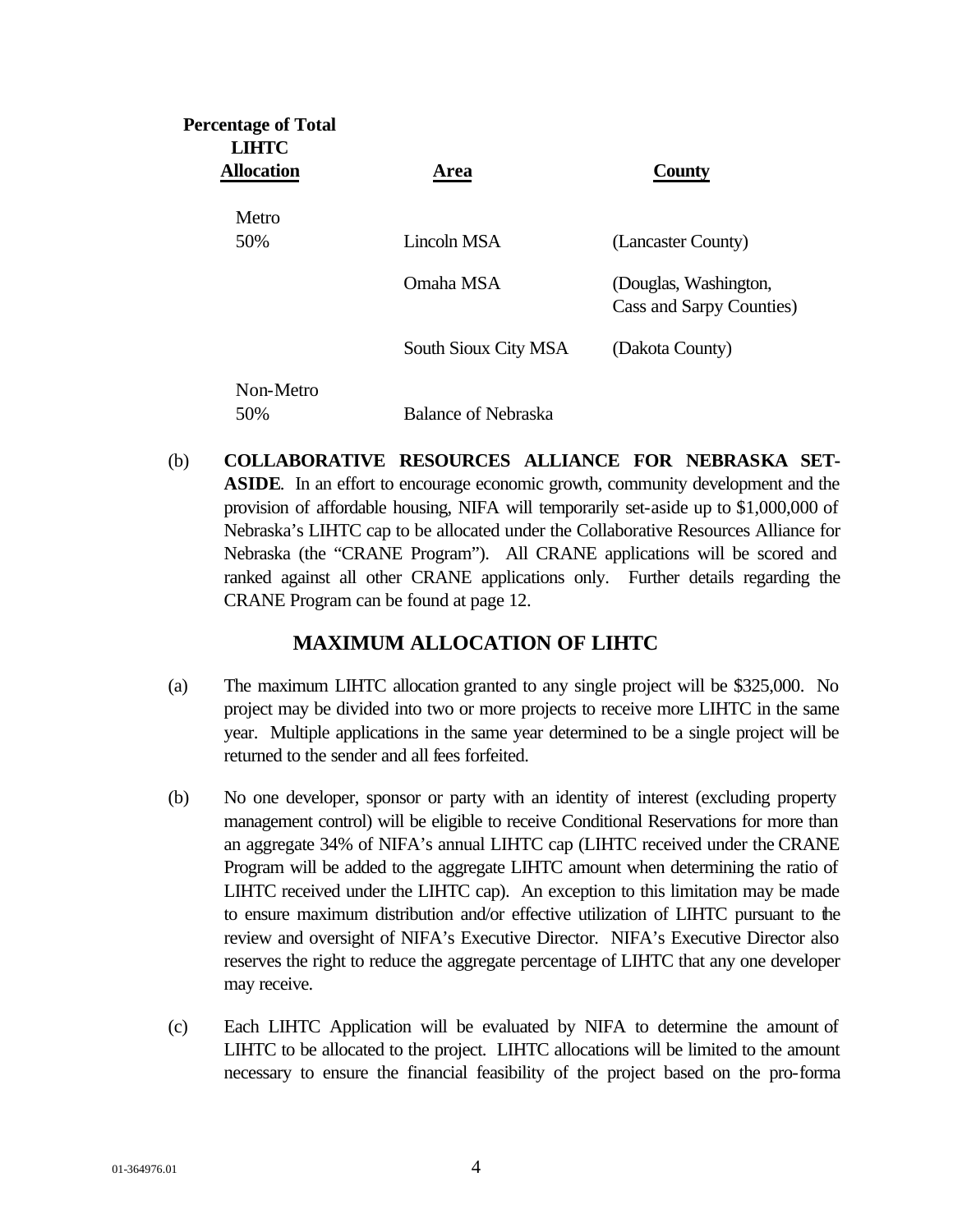information submitted by the applicant and other materials, as NIFA may deem necessary.

- (d) Each project will be subject to a LIHTC allocation limit based upon LIHTC requested per unit, per bedroom, per occupant or per other measurements NIFA believes most reasonable to use in the allocation of LIHTC among applicants. For purposes of determining the amount of LIHTC allocable to a project, NIFA may limit the developer/contractor overhead, profit fees and consultant fees included in the eligible basis of an amount not to exceed 20% of total eligible basis of the project.
- Example: Total Eligible Basis - Builder/Contractor Overhead - Builder/Contractor Profit - Developer Overhead - Developer Fee - Tax Credit Consultant Fee - Real Estate Consultant Fee = Adjusted Eligible Basis
	- x 20%
	- $=$  Maximum allowable for Developer, Contractor overhead & profit,  $\&$ Consultant fees

If the developer fee and the builder/contractor overhead and profit exceed the maximum amount of 20%, the applicant must provide written documentation outlining the reason for such increase. Acceptance of such documentation is at NIFA's sole discretion. When an identity of interest exists between the developer and builder/contractor, NIFA may reduce the total amount of such fees if it deems such fees excessive. Also, applicants should be aware that NIFA may reduce the LIHTC allocation to achieve the range of 20% for these fees.

**Contractor**. If a project developer *does not* have an in-house staff to construct the project, it is assumed that an intermediary will be hired to perform services as the general contractor. Among other things, a general contractor may shield the project developer from the liabilities of construction. In most cases, the general contractor awards subcontracts to other contractors to facilitate the completion of the project and becomes the clearinghouse for the subcontractor's work.

**NOTE**: If the project developer does not have an in-house staff to construct the project, NIFA will not allow the project developer to take any contractor overhead and profit fees.

#### **LIHTC FEE SCHEDULE**

**LIHTC APPLICATION FEE**. A nonrefundable fee equal to the greater of 1% of the annual LIHTC requested or \$500.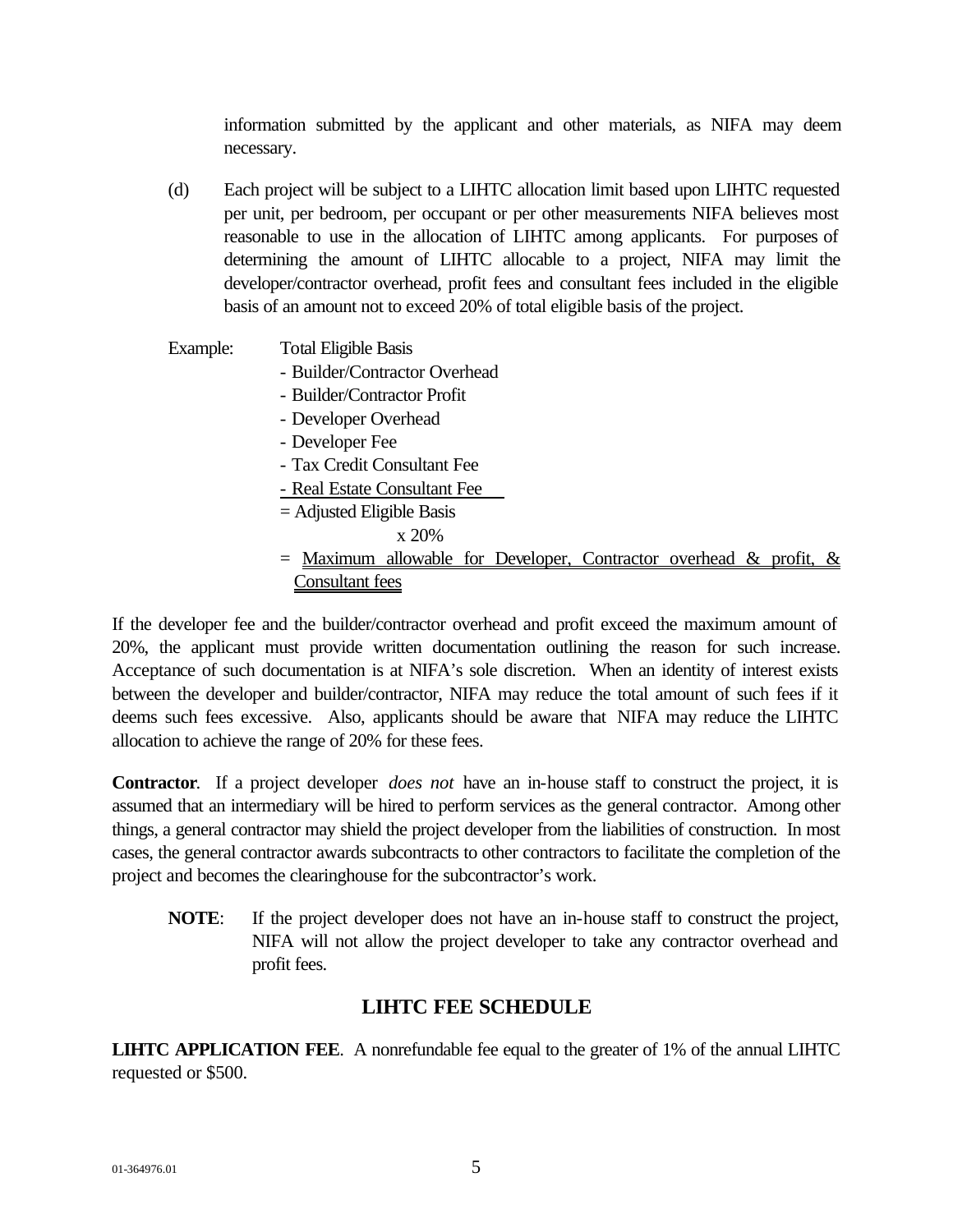**RESERVATION/COMMITMENT FEE**. A nonrefundable fee equal to the greater of 2% of the annual LIHTC requested or \$500. This fee is due prior to consideration for a formal commitment.

**ALLOCATION FEE**. A nonrefundable fee equal to two percent of the annual LIHTC allocated. A late fee of 1% of the LIHTC amount will be assessed on any project that does not meet the November 1 deadline for carryover.

**ANNUAL FEE**. A nonrefundable fee equal to two percent of the annual LIHTC allocated with a \$500 minimum (due each year of the project's Compliance Period), which may be reduced at the discretion of NIFA's Executive Director.

**LATE FEE.** There will be a late payment penalty of 5% of the fee assessed for all accounts more than 30 days delinquent. Any fee not collected will be turned over to legal counsel for collection. An application will be not considered by NIFA for LIHTC if the developer or owner of the project has any delinquent fees due or if there are items of substantial noncompliance.

**TRANSFER FEE.** A nonrefundable fee of one fourth of 1% of the project's qualified basis may be assessed, at NIFA's discretion, if the project is transferred to new owners with a different identity of interest.

- **NOTE**: NIFA reserves, commits and allocates LIHTC to partnerships, corporations, limited liability companies and individuals. Reservations and commitments of LIHTC's are non-transferable, and **any change in ownership requires NIFA's prior written approval**.
- **NOTE**: The transfer fee will not be assessed to projects changing from one entity type to another entity type if such transfer is to a new entity that is owned or controlled by the transferor.

**LEGAL FEES**. All extraordinary legal fees incurred by NIFA will be assessed and charged for payment against the project owner/developer, including but not limited to the following:

- Fees for research relating to irregular situations
- Ownership agreements
- Rental rate questions
- Unusual timing situations
- Specific technical questions related to Code Section 42

## **LIHTC REVIEW AND ALLOCATION PROCESS**

NIFA will use the following process in the allocation of LIHTC:

1. **LIHTC APPLICATION PHASE**. To be considered for LIHTC, the LIHTC Application must be completed, signed and accompanied by the nonrefundable LIHTC Application Fee.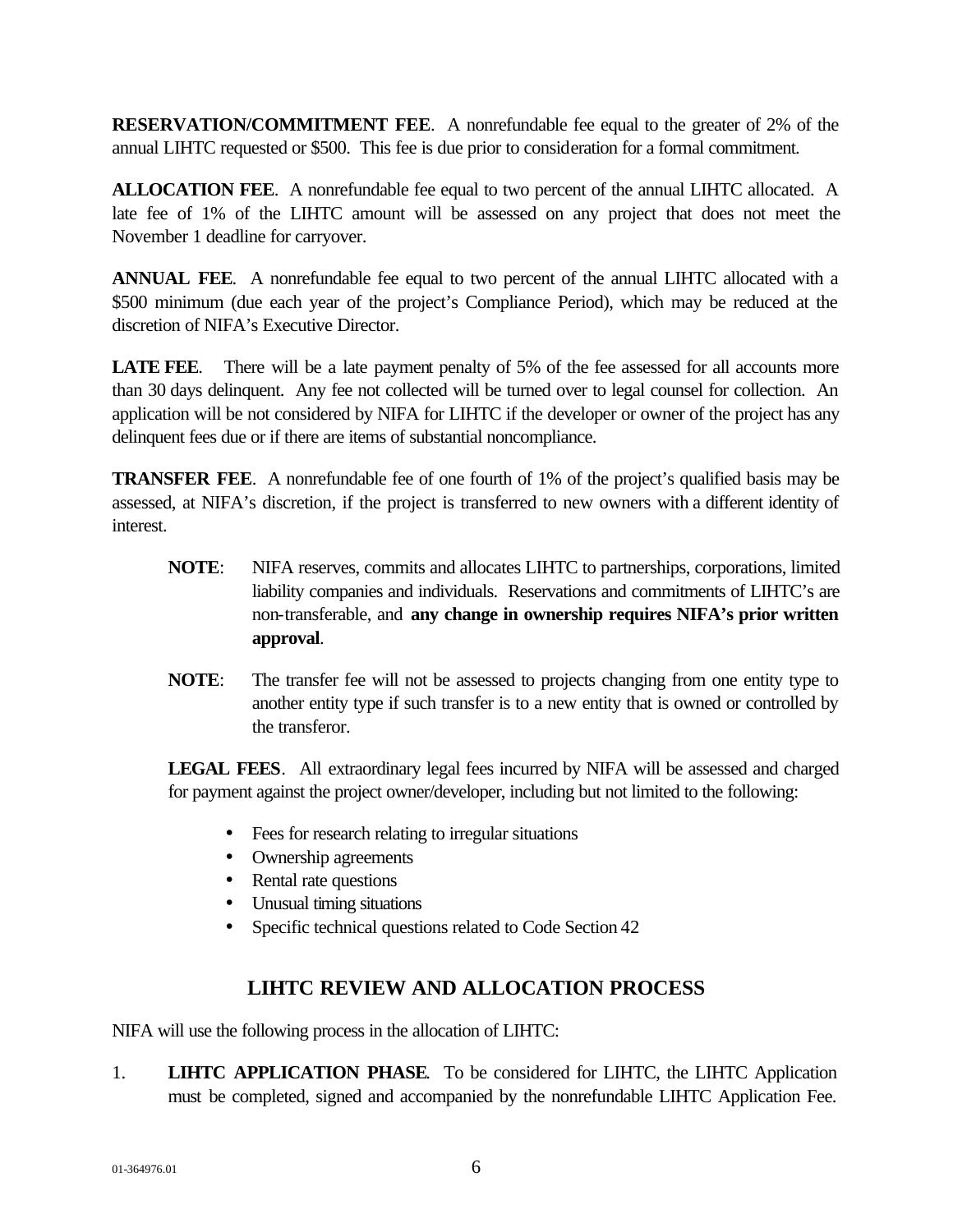The LIHTC Application must meet all threshold criteria. Threshold criteria will require, among other things, that the LIHTC Application contain evidence of:

- Site control (options/purchase contracts must be valid for 90 days beyond the submitted application dead line)
- Financing commitments (commitments must be valid for 90 days beyond the submitted application dead line date)
- Zoning approval or evidence of material progress toward obtaining zoning approval
- Evidence of consistency with the documented housing needs of the community
- Owner's willingness to enter into a land-use restriction agreement
- Comprehensive market study (market study must be dated within one year of the submitted application dead line)
- 2. **EVALUATION OF LIHTC APPLICATIONS**. LIHTC Applications not meeting the threshold criteria requirements will be rejected without further consideration or review by NIFA.
	- (a) Each project will be evaluated based upon information submitted in its LIHTC Application and such other information as requested by NIFA or obtain in the evaluation process.
	- (b) Projects will be ranked based upon the total number of points awarded in all criteria categories and placed into the appropriate set-aside priorities.
	- (c) NIFA will conduct an initial evaluation to determine the appropriate amount of LIHTC to be reserved, using data provided by the applicant and according to NIFA benchmarks and Section 42 of the Code.
	- **NOTE**: NIFA will only review materials submitted during the appropriate cycle. NIFA will not contact any applicant during the review process.
- 3. **CONDITIONAL RESERVATION**. Successful LIHTC applicants will be notified in writing and will receive a Conditional Reservation of LIHTC subject to conditions imposed by NIFA.
- 4. **COMMITMENT**. Within 60 days of notification of a Conditional Reservation of LIHTC, the project owner/developer must satisfy to NIFA that the following elements of the construction and/or rehabilitation process have been obtained or completed:
	- (a) Payment of all fees due NIFA (including fees from all other projects sponsored by such applicant).
	- (b) Signed documentation evidencing construction, interim and permanent financing arrangements.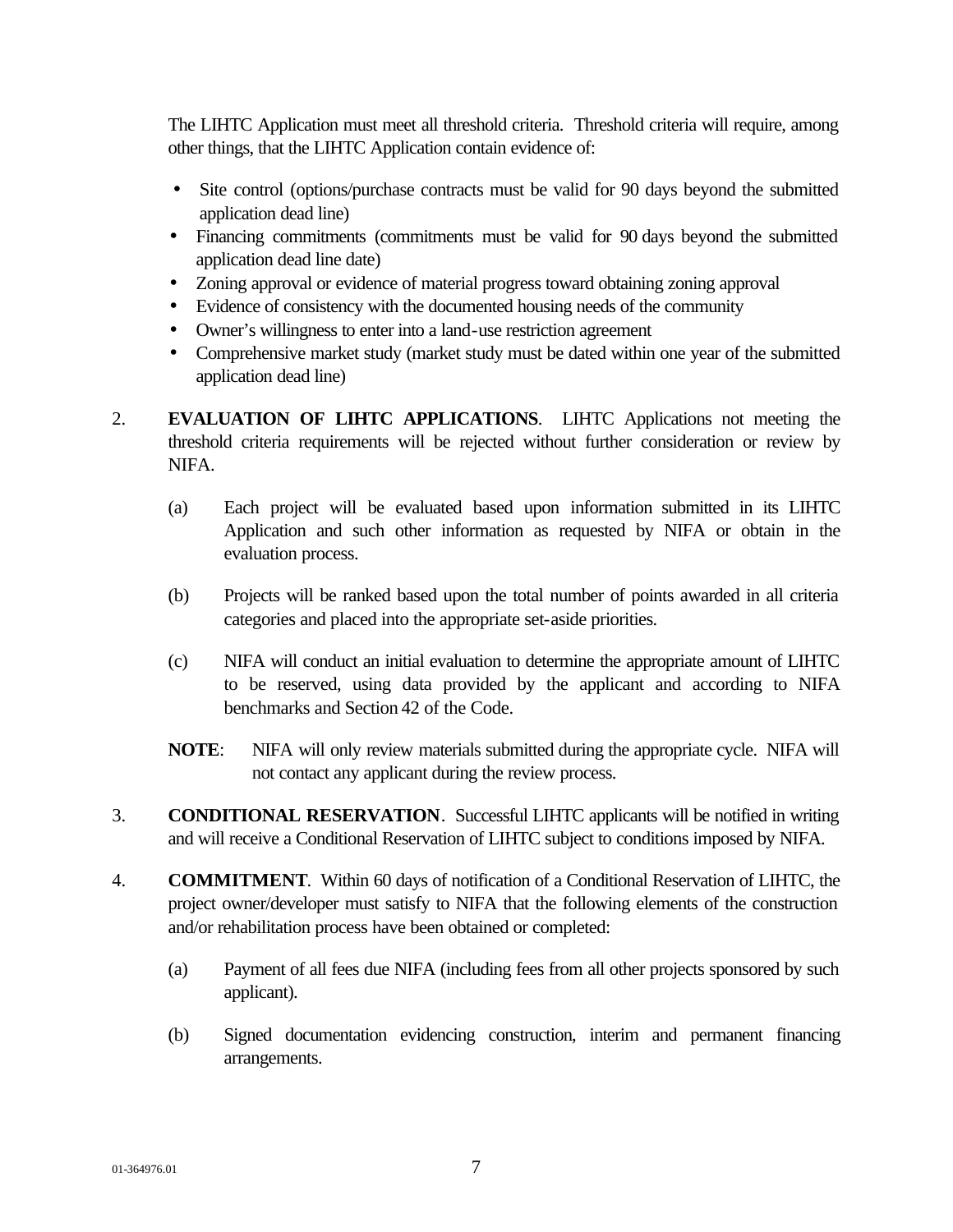- (c) Syndication commitment (signed by both parties) outlining LIHTC equity contribution commitment or terms (i.e., percentage, proceeds to be received).
- (d) Updated cost figures (firm bids at minimum, contracts preferred).
- (e) Executed organization documents of the partnership or ownership entity of the project.
- (f) Ownership of the site as evidenced by a warranty deed.
- (g) An Environmental Assessment conducted by an unrelated third party. For rehabilitation projects such report must include an assessment of the risks relating to lead-based paint, asbestos and radon.
- (h) Execution of IRS Form 8821 (Tax Information Authorization Form) for the sharing of information between NIFA and the Internal Revenue Service ("IRS"). Each project owner will be required to execute a new Form 8821 every 3 years. Form 8821 must be from the project owner to NIFA and list the following on the respective line items:
	- 3(a): Income;
	- 3(b): (i) Partnership or LLC—Form 1065;
		- (ii) Individual—Form 1040; or
		- (iii) Corporation—Form 1120;
	- 3(c): Current year and next two years; and
	- 3(d): Any related federal income tax information pertaining to LIHTC, including audit findings and assessments.
- (i) Each project owner must agree to provide complete annual operating data and federal income tax returns to NIFA on a timely basis.
- (j) Certification from an appropriate city official with jurisdiction over the project or from the local Department of Energy that the building(s) meet the local energy conservation code.
- (k) All projects receiving a Conditional Reservation must provide to NIFA project status reports, in a form and frequency as determined by NIFA, outlining the project's progress towards completion or satisfaction of all requirements necessary to receive a Carryover Allocation or a final allocation of LIHTC. Information requested by NIFA will be project specific, and may include such items as zoning approvals, firm debt and/or equity financing commitments (conditioned only upon receipt of LIHTC), construction progress reports, site control documentation and cost analysis updates.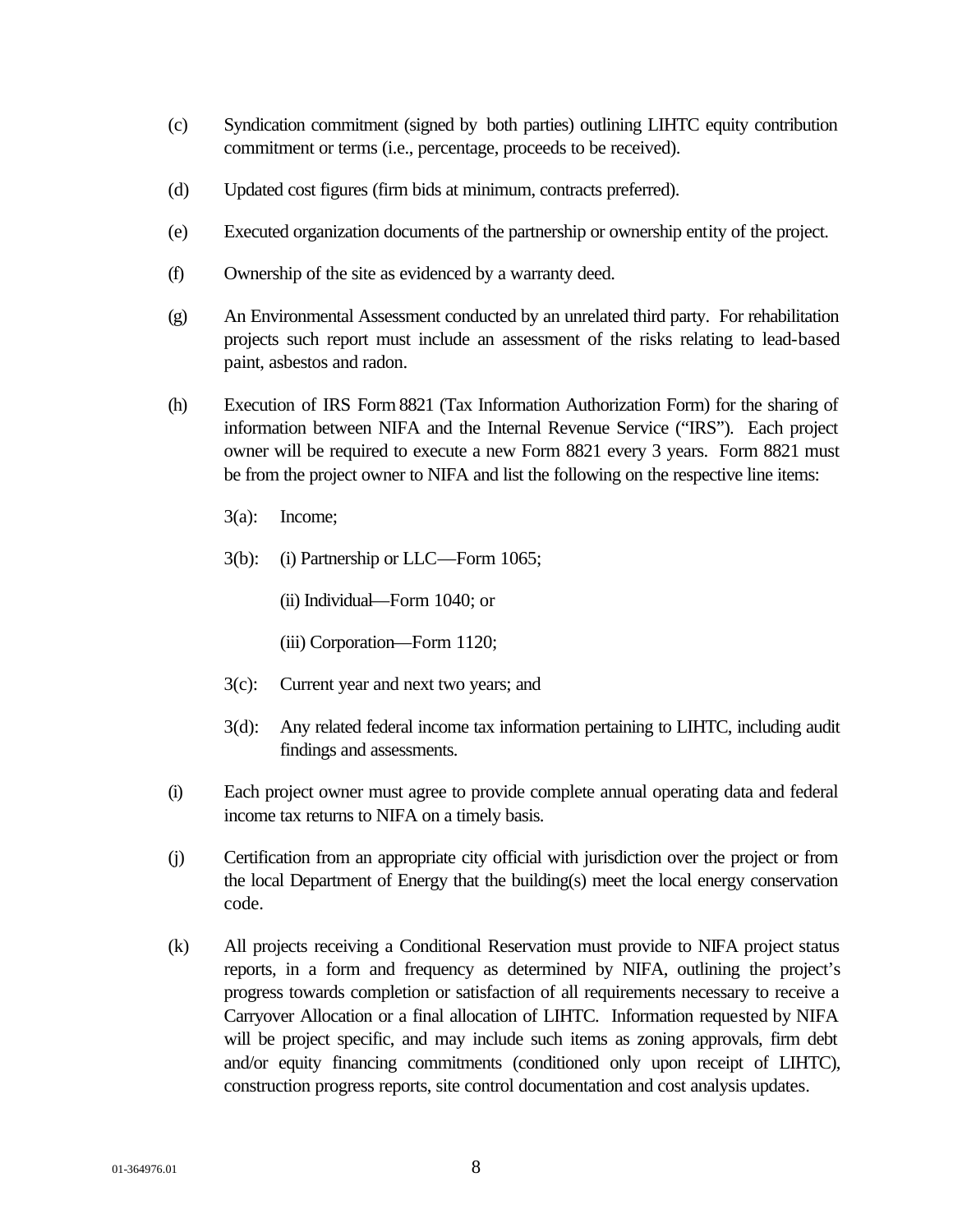- **NOTE:** Failure to meet the above requirements and/or other conditions imposed by NIFA, in its sole discretion within the designated time frame may result in the loss of the project's Conditional Reservation of LIHTC.
- 5. **FIRM COMMITMENT**. Upon receipt of the above, NIFA will reevaluate the LIHTC needs of the project to determine if any changes are warranted and then issue a firm commitment, subject to the following:
	- (a) Execution of any disclaimers and other documents as required by NIFA.
	- (b) Receipt of all fees due NIFA.
	- (c) Firmness of terms for construction and permanent financing.
	- (d) Receipt of plans and specifications that are in conformance with the applicable local energy conservation code, the Fair Housing Amendments Act of 1988 (Pub. L. 100- 430) (if applicable) and Americans with Disabilities Act (P.L. 101-336); Section 504 of the Rehabilitation Act of 1973 (29 U.S.C. 794).
	- (e) Receipt of the Fair Housing Checklist signed by the project's Architect certifying that the project's plans and specifications conform with the Fair Housing Act and Americans with Disabilities Act.
- 6. **REVOCATION**.Possible revocation of a Conditional Reservation or LIHTC allocation for actions taken by the project owner without prior NIFA approval may occur from the time of a Conditional Reservation up to the placed-in-service date of the project, for, but not limited to, the following reasons:
	- (a) Site change;
	- (b) Change in ownership—a change in the parties involved in the ownership entity (e.g., addition of a third party or removal of an individual named as part of the ownership entity in the LIHTC Application);
	- (c) Change in syndication structure and/or terms;
	- (d) Change in unit design, square footage, unit mix, number of units, number of buildings, etc. (unless changes are required by local regulatory codes);
	- (e) Instances of curable noncompliance beyond the specified cure period on an applicant's existing LIHTC projects in any state; or
	- (f) Change in rents charged to tenants.
- 7. **CHANGE IN OR DENIAL OF LIHTC ALLOCATION**. In accordance with Code Section 42, these evaluations may result in a possible change in the amount of LIHTC allocated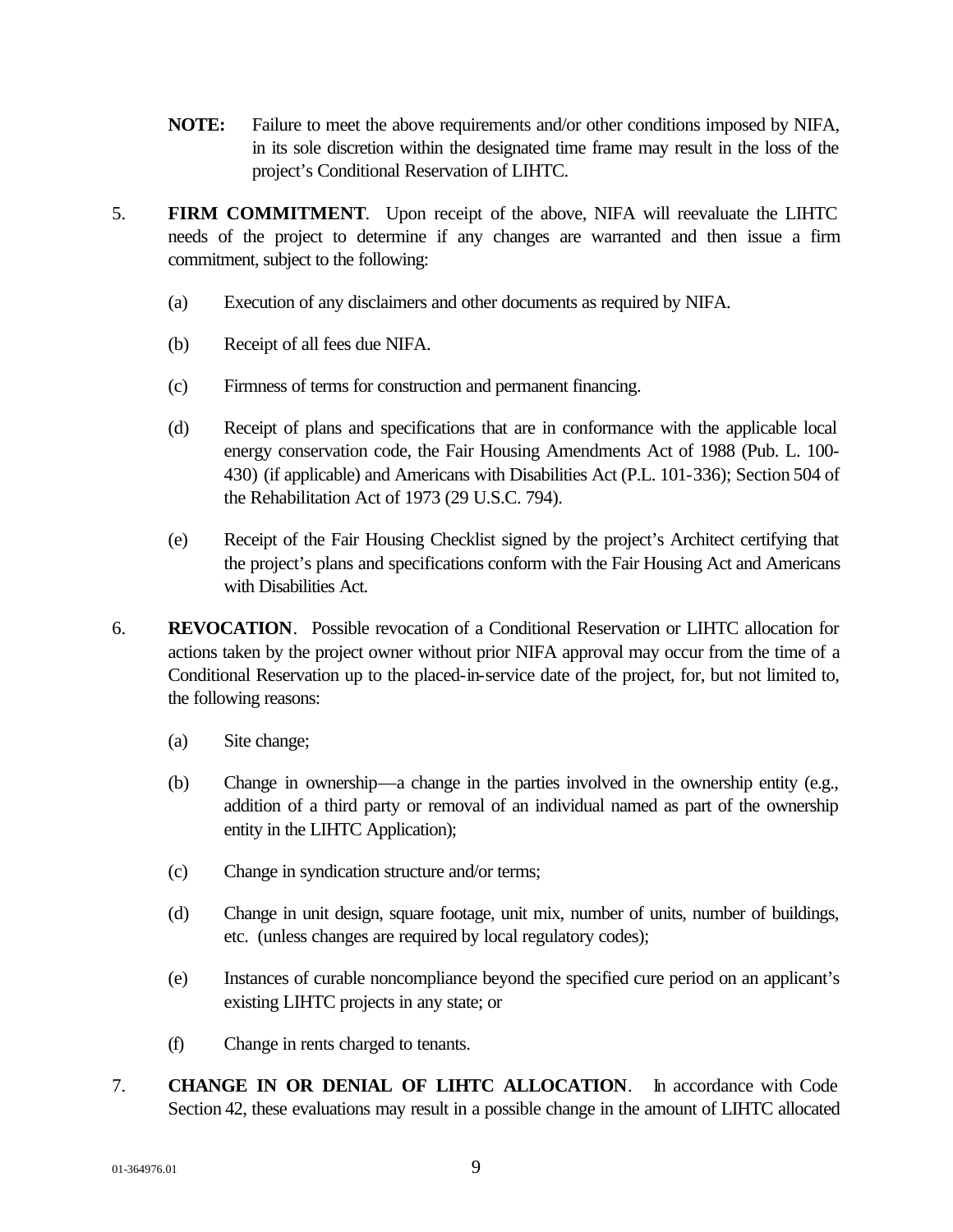to the project or denial of the total LIHTC allocation altogether, due to, but not limited to, one or more of the following reasons:

- (a) Information in the LIHTC Application is determined to be fraudulent;
- (b) Conditions in the Conditional Reservation are not met;
- (c) Material and substantial changes in the actual costs and/or square footage of the project;
- (d) Applicant obtains additional subsidies or financing other than those disclosed in the LIHTC Application;
- (e) Subsequent regulations are issued by the Department of the Treasury or the IRS pertaining to Section 42 of the Code; or
- (f) Applicant fails to promptly notify NIFA of any material or adverse changes in the original LIHTC Application.
- 8. **CARRYOVER ALLOCATION**. Section 42 of the Code provides that NIFA may issue a carryover allocation ("Carryover Allocation") to certain qualified buildings, which are to be placed in service no later than December 31, 2004. This provision requires that 10% or more of the expected basis in the project (including land) must be incurred by either (i) the end of 2002 for projects receiving a LIHTC allocation prior to June 30, 2002 or (ii) six months from the date of the LIHTC allocation for projects receiving a LIHTC allocation after June 30, 2002 (the "10% Test"). The 10% Test must be certified by an independent, third-party certified public accountant or attorney and must be received in NIFA's office no later than November 1, 2002 or, in the case of a project receiving an allocation after June 30, 2002, no later than five months from receipt of the LIHTC allocation. If the 10% Test certification is not received by NIFA by the specified deadlines, a 1% late fee will be assessed. A Carryover Allocation will not be issued to a project prior to payment of all assessed fees.

At this time, NIFA will issue a Carryover Allocation if the following have been provided:

- (a) Addresses for each building for which LIHTC are issued; and
- (b) Certification by an independent, third-party certified public accountant or attorney that 10% or more of the reasonably expected basis in the project determined as of the close of the second calendar year following the year in which the LIHTC allocation was made has been incurred by either (i) the end of 2002 for projects receiving a LIHTC allocation prior to June 30, 2002 or (ii) six months from the date of the LIHTC allocation for projects receiving a LIHTC allocation after June 30, 2002. Carryover cost certification must be submitted on approved NIFA forms no later than the deadlines specified above. If the developer fee is included in the carryover basis, it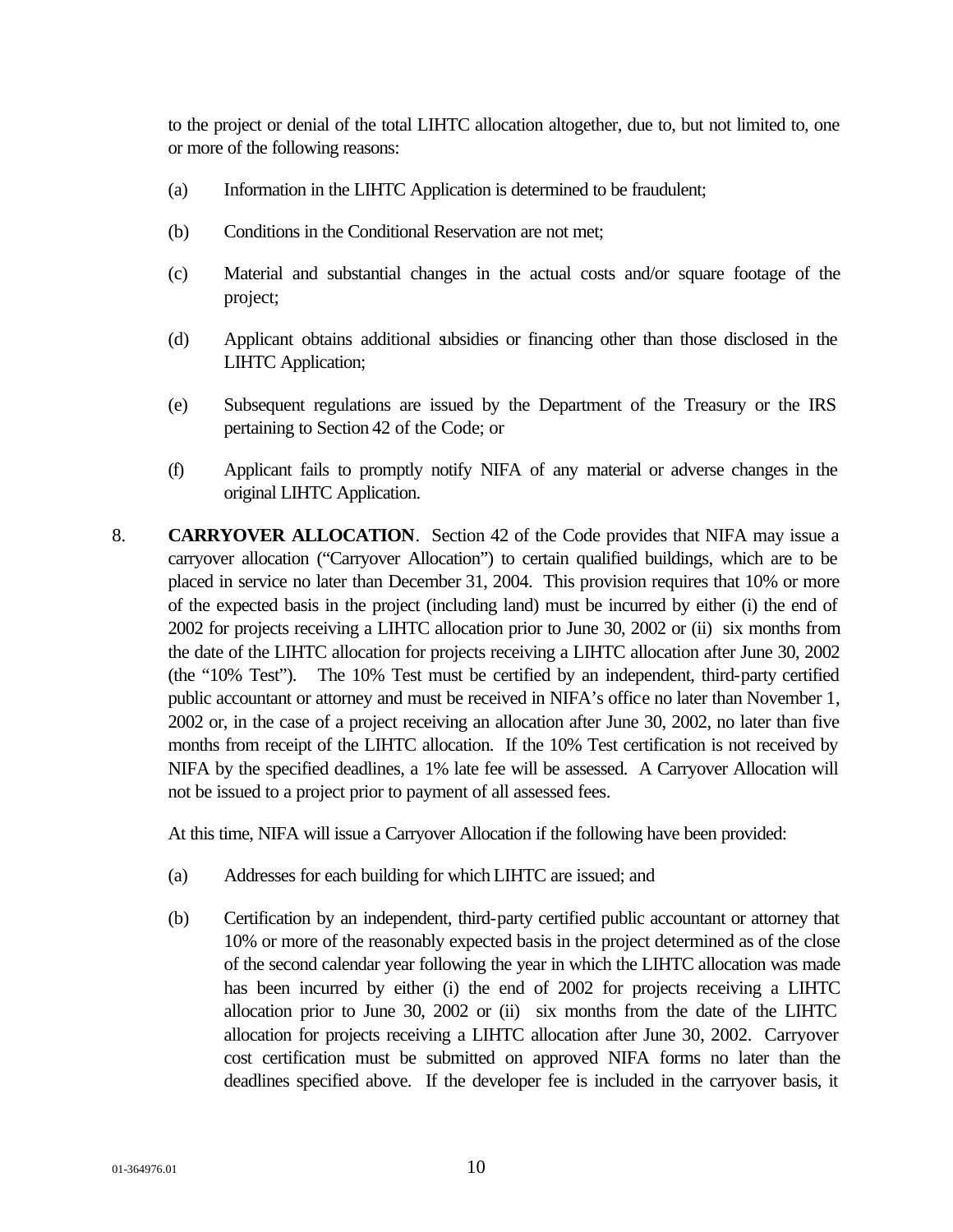must be earned and reasonable for the services performed to date and evidenced by an agreement.

- (c) Receipt of the Certification from the project's Architect that the project conforms to the Fair Housing Act (certification must be in the format provided in the Carryover Allocation manual).
	- **NOTE**: Failure to submit the Carryover Allocation within the designated time frames may result in the loss of the LIHTC's.
- 9. **FINAL LIHTC ALLOCATION**. No LIHTC allocation will be made until a building or project is placed-in-service, the line item expenditures of the total project costs have been certified by an independent, third-party certified public accountant or attorney and submitted on approved NIFA forms, and all applicable LIHTC fees have been received by NIFA.

Final LIHTC allocations may be requested as soon as an eligible building is placed in service. NIFA requires the submission of an independent, third-party certified public accountant or attorney costs certification no later than 60 days after the completion of 100% of the LIHTC set-aside units in the project. The LIHTC amount allocated to a project is based on NIFA's final determination of the qualified basis for the building or project and a review of the project's costs.

- **NOTE**: Failure to submit the Final Cost Certification within the designated time frame may result in the loss of LIHTC's. Under extreme circumstances the project owner may submit a written request to NIFA for an extension of time in which to submit the Final Cost Certification.
- 10. **SUPPORTING DOCUMENTATION**. As specifically stated in the Carryover Allocation Procedures Manual and the Cost Certification Procedures Manual, NIFA reserves the right to request documentation supporting any cost certification if it determines, in its sole discretion, that such information is necessary to effectuate the allocation of LIHTC.

## **CRANE PROGRAM APPLICATION AND ALLOCATION PROCESS**

In an effort to encourage economic growth, community development and the provision of affordable housing, NIFA will temporarily set-aside up to \$1,000,000 of Nebraska's LIHTC cap to be allocated pursuant to the CRANE Program. The CRANE Program is a strategic alliance between NIFA and other collaborating resource providers. The focus and primary purpose of the CRANE Program is to provide targeted resources to eligible applicants (communities, for profits and non-profits which have joined together) who are able to demonstrate that, through a public process, they have assessed the needs of their particular community with respect to economic development, housing development and community development and have identified specific solutions to address those needs. Proposals submitted under the CRANE Program shall demonstrate how current and potential employers and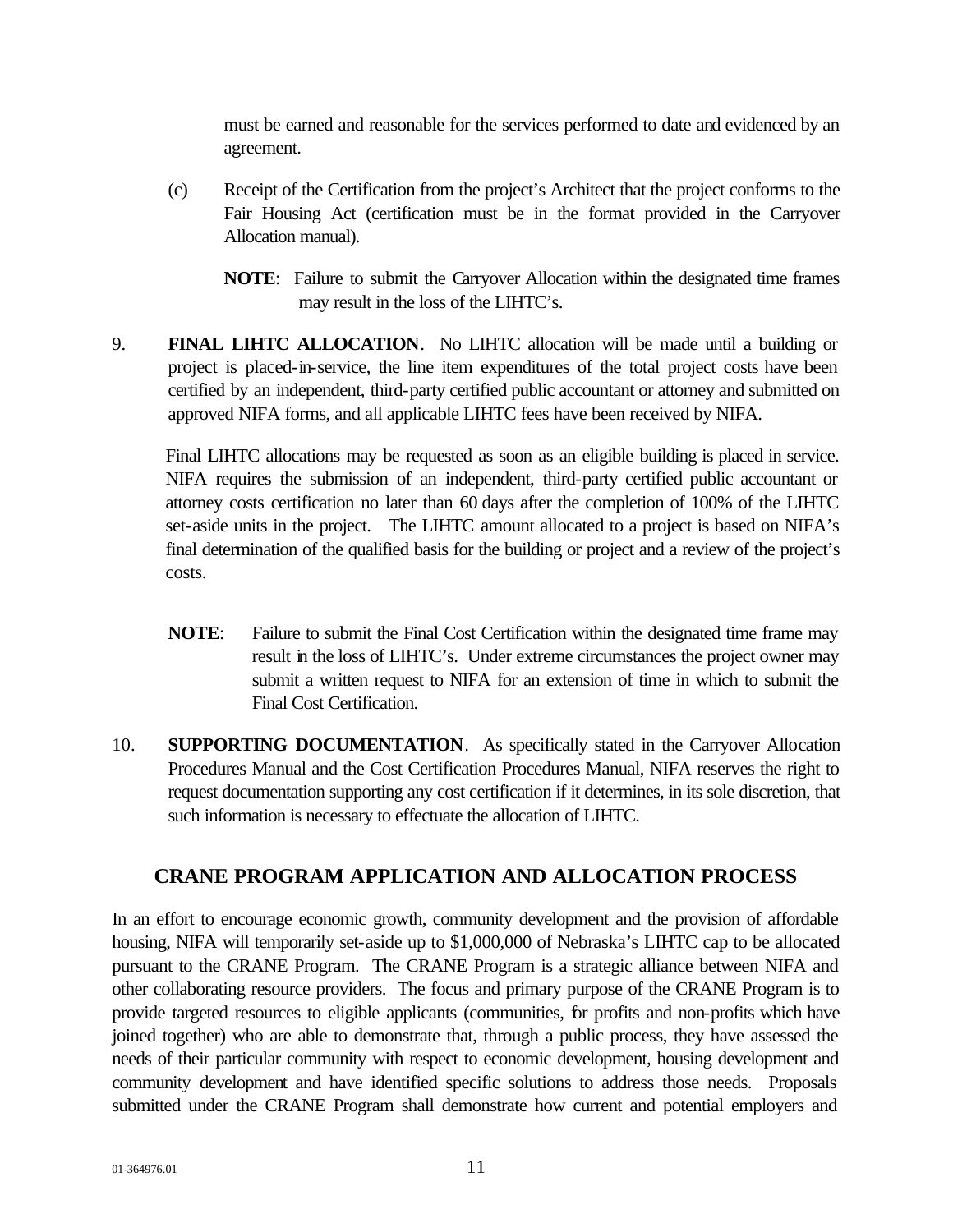institutions (schools, hospitals, municipal service providers) located in the community will be involved in any proposed solutions. Such proposals shall also demonstrate the development of businesses and creation of jobs and the impact on the development of affordable housing in the area. NIFA will work with other collaborating resource providers to coordinate the various resources available for a community requesting funds for a project pursuant to the CRANE Program and identify those proposals which best demonstrate the need for LIHTC to address the needs identified by a community.

Communities/developers wishing to apply for LIHTC through the CRANE Program must complete a CRANE Program application ("CRANE Application"). CRANE Applications may be obtained by contacting NIFA, or downloading the application from the NIFA Internet web site (www.NIFA.org).

The CRANE Program will utilize a two-tier process. CRANE Program applicants must submit one original and two copies of the CRANE Application with tabbed indexes for each exhibit in the CRANE Application, including all applicable fees. NIFA will accept CRANE Applications monthly by the close of the first business day thereof. NIFA will notify the applicant when its CRANE Application has satisfied the categorization status requirements under the CRANE Program, at which time the applicant must submit an original and two copies of a completed LIHTC Application within the time periods specified by NIFA. Projects under the CRANE Program that do not submit an original and two copies of the LIHTC Application, with tabbed indexes, by the specified deadline will not be reviewed or scored by NIFA. Upon satisfaction of the requirements under the LIHTC Application NIFA will issue a tentative reservation of LIHTC ("Tentative Reservation") to the project.

#### **MAXIMUM ALLOCATION OF LIHTC UNDER THE CRANE PROGRAM**

- (a) Subject to available LIHTC, there is no specific maximum LIHTC allocation that may be granted to any single CRANE Program project.
- (b) No one developer, sponsor or party with an identity of interest (excluding property management control) will be eligible to receive Tentative Reservations for more than an aggregate 34% of NIFA's annual LIHTC cap (LIHTC received under the CRANE Program will be added to the aggregate LIHTC amount when determining the ratio of LIHTC received under the LIHTC cap). An exception to this limitation may be made to ensure maximum distribution and/or effective utilization of LIHTC pursuant to the review and oversight of NIFA's Executive Director. NIFA's Executive Director also reserves the right to reduce the aggregate percentage of LIHTC that any one developer may receive.
- (c) Each CRANE Application will be evaluated by NIFA to determine the amount of LIHTC to be allocated to the project. LIHTC allocations will be limited to the amount necessary to ensure the financial feasibility of the project based on the pro-forma information submitted by the applicant and other materials, as NIFA may deem necessary.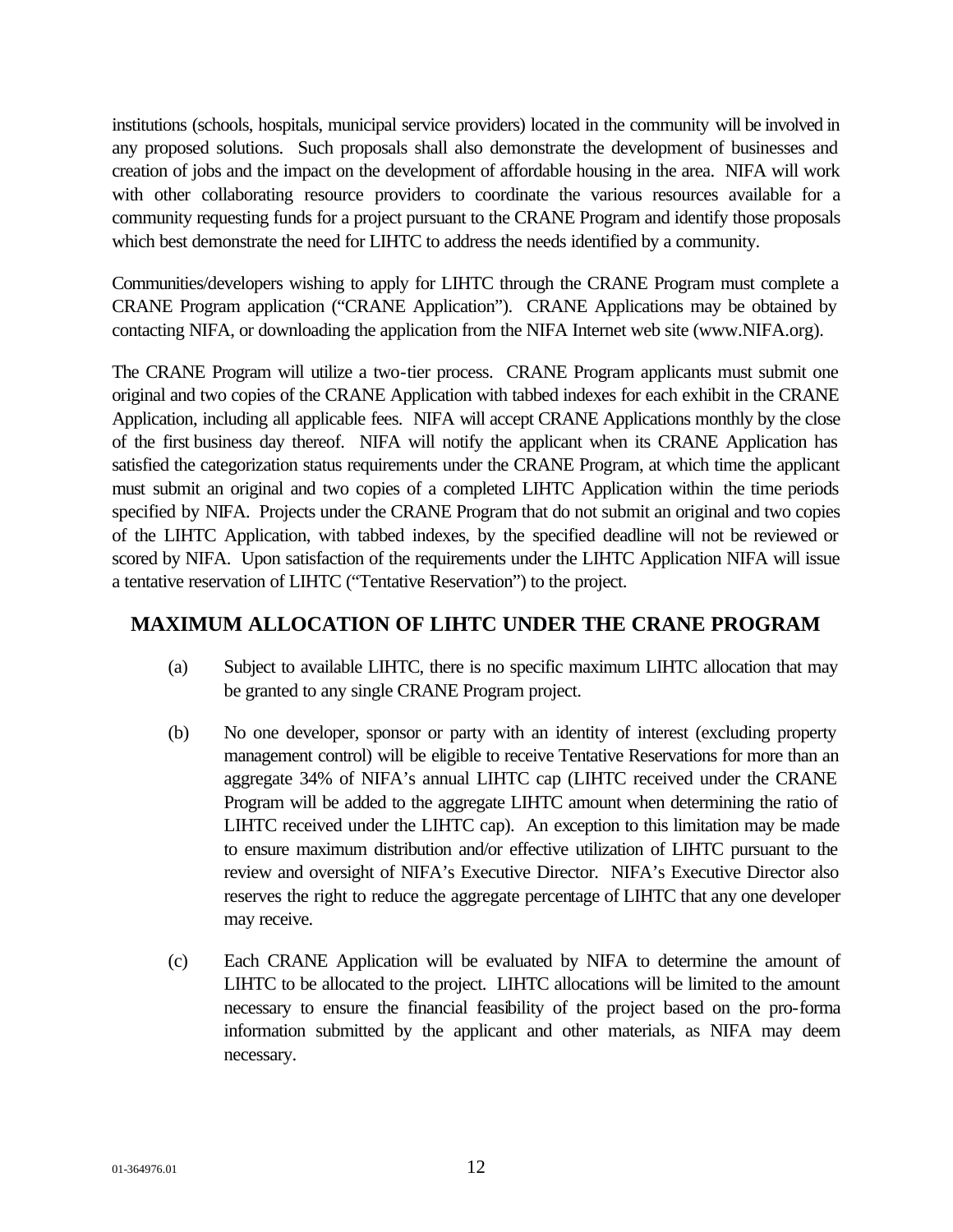- (d) Each CRANE Program applicant will be subject to a LIHTC allocation limit based upon LIHTC requested per unit, per bedroom, per occupant or per other measurements NIFA believes most reasonable to use in the allocation of LIHTC among applicants. For purposes of determining the amount of LIHTC allocable to a project, NIFA may limit the developer/contractor overhead, profit fees and consultant fees included in the eligible basis of an amount not to exceed 20% of total eligible basis of the project.
- Example: Total Eligible Basis - Builder/Contractor Overhead - Builder/Contractor Profit - Developer Overhead - Developer Fee - Tax Credit Consultant Fee - Real Estate Consultant Fee = Adjusted Eligible Basis x 20%  $=$  Maximum allowable for Developer, Contractor overhead & profit,  $\&$ Consultant fees

If the developer fee and the builder/contractor overhead and profit exceed the maximum amount of 20%, the CRANE Program applicant must provide written documentation outlining the reasons for such increase. Acceptance of such documentation is at NIFA's sole discretion. When an identity of interest exists between the developer and builder/contractor, NIFA may reduce the total amount of such fees where it deems the fees excessive. Also, CRANE Program applicants should be aware that NIFA may reduce the LIHTC allocation to achieve the range of 20% for these fees.

**Contractor**. If a CRANE Program developer *does not* have an in-house staff to construct the project, it is assumed that an intermediary will be hired to perform services as the general contractor. Among other things, a general contractor may shield the CRANE Program developer from the liabilities of construction. In most cases, the general contractor awards subcontracts to other contractors to facilitate the completion of the project and becomes the clearinghouse for the subcontractor's work.

**NOTE**: If the CRANE Program developer does not have an in-house staff to construct the project, NIFA will not allow the CRANE Program developer to take any contractor overhead and profit fees.

#### **CRANE PROGRAM FEE SCHEDULE**

#### **LIHTC APPLICATION FEE**. A nonrefundable fee of \$500.

**RESERVATION/COMMITMENT FEE**. A nonrefundable fee equal to the greater of 2% of the annual LIHTC requested or \$500. This fee is due prior to consideration for a formal commitment.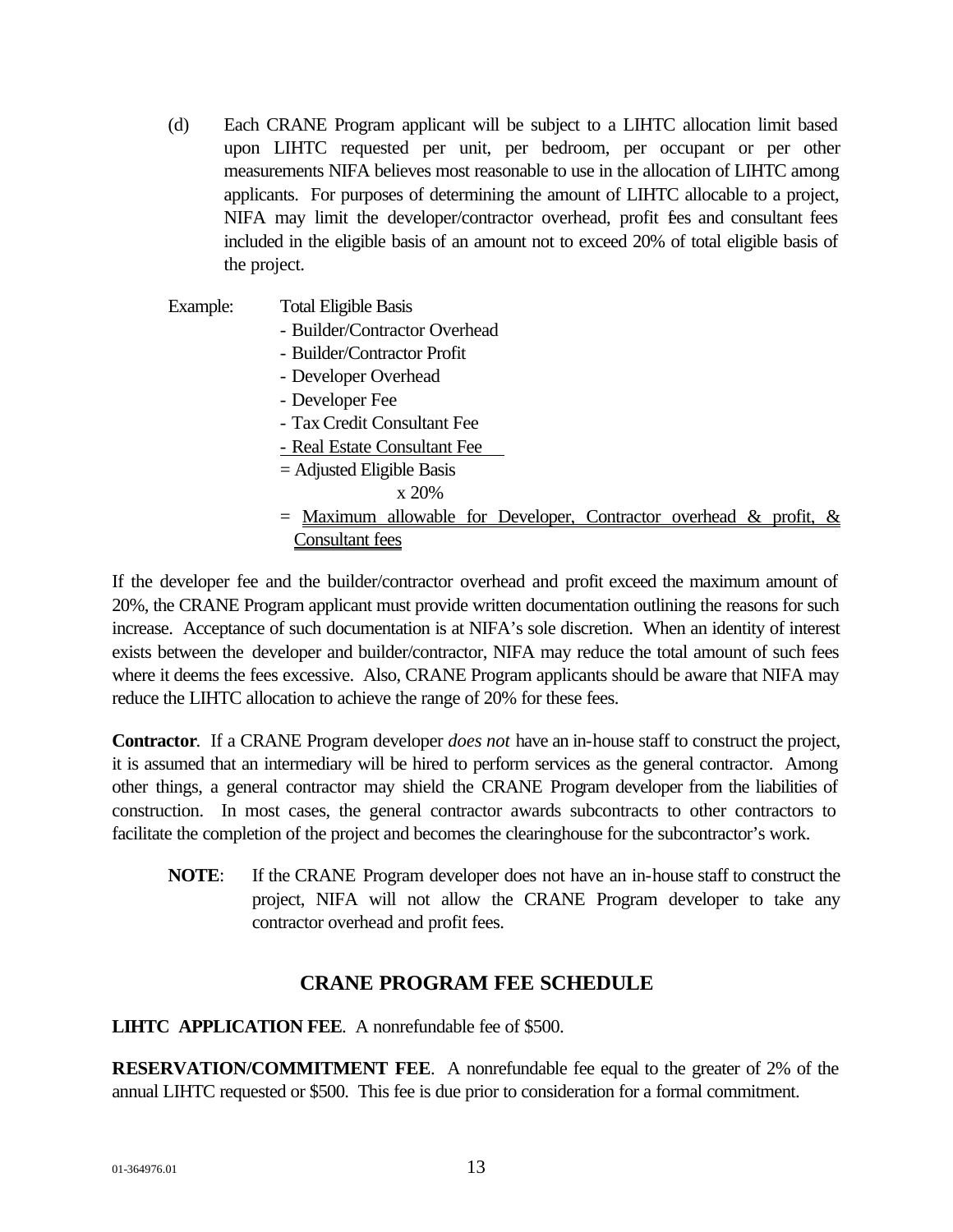**ALLOCATION FEE**. A nonrefundable fee equal to 2% of the annual LIHTC allocated. A late fee of 1% of the LIHTC amount will be assessed on any project that does not meet the November 1 deadline for carryover.

**ANNUAL FEE**. A nonrefundable fee equal to 2% of the annual LIHTC allocated with a \$500 minimum (due each year of the project's Compliance Period), which may be reduced at the discretion of NIFA's Executive Director.

**LATE FEE.** There will be a late payment penalty of 5% of the fee assessed for all accounts more than 30 days delinquent. Any fee not collected will be turned over to legal counsel for collection. An application will be not considered by NIFA for LIHTC if the developer or owner of the CRANE Program project has any delinquent fees due or if there are items of substantial noncompliance.

**TRANSFER FEE**. A nonrefundable fee of one fourth of 1% of the project's qualified basis may be assessed, at NIFA's discretion, if the CRANE Program is transferred to new owners with a different identity of interest.

- **NOTE**: NIFA reserves, commits and allocates LIHTC to partnerships, corporations, limited liability companies and individuals. Reservations and commitments of LIHTC are non-transferable, and **any change in the CRANE Program ownership requires NIFA's prior written approval**.
- **NOTE**: The transfer charge will not pertain to projects changing from one entity to another when such transfer is to a new entity that is owned or controlled by the transferor.

**LEGAL FEES**. All extraordinary legal fees incurred by NIFA will be assessed and charged to for payment against the CRANE Program owner/developer, including but not limited to the following:

- Fees for research relating to irregular situations
- Ownership agreements
- Rental rate questions
- Unusual timing situations
- Specific technical questions related to Code Section 42

## **CRANE PROGRAM REVIEW AND ALLOCATION PROCESS**

NIFA will use the following process in the allocation of LIHTC under the CRANE Program:

- 1. **CRANE APPLICATION PHASE**. To be considered under the CRANE Program, the CRANE Application must be completed and signed.
- 2. **TENTATIVE RESERVATION PHASE**. Successful CRANE Program applicants will be notified, in writing by NIFA, and will receive a Tentative Reservation of LIHTC.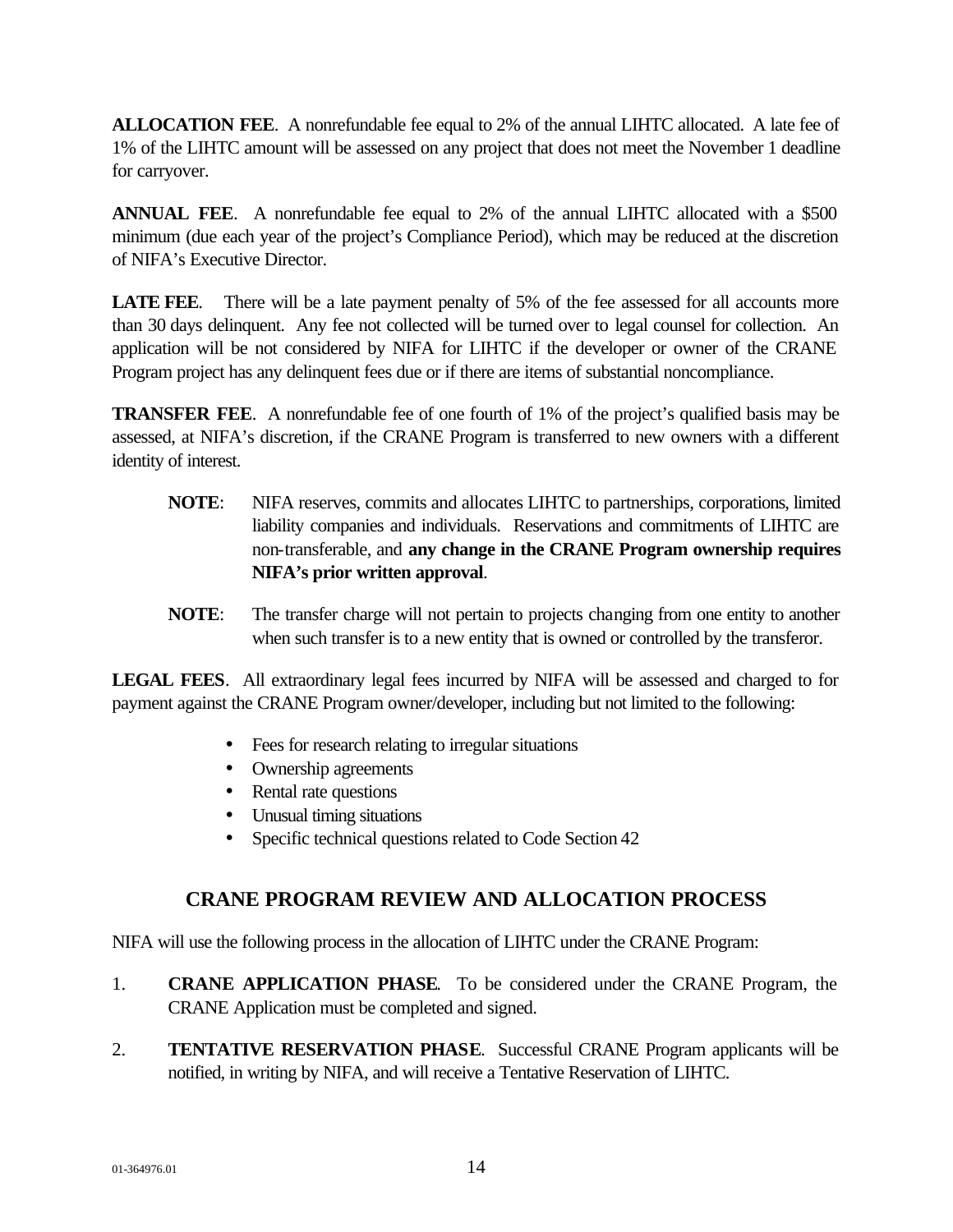All CRANE Program projects receiving a Tentative Reservation must provide to NIFA project status reports, in a form and frequency as determined by NIFA, outlining the project's progress toward completion or satisfaction of all requirements necessary to receive a Conditional Reservation and/or Carryover Allocation of LIHTC. Information requested by NIFA will be project specific, and may include such items as zoning approvals, firm debt and/or equity financing commitments (conditioned only upon receipt of LIHTC), construction progress reports, site control documentation and cost analysis updates. NIFA will review all CRANE Program status reports and determine, in its discretion, whether a CRANE Program project has made significant progress toward meeting the requirements to receive a Conditional Reservation of LIHTC. If NIFA determines that significant progress has not been achieved for the CRANE Program project, NIFA reserves the right to cancel or suspend the Tentative Reservation of LIHTC. The LIHTC reserved under the Tentative Reservation will be available to other applicants meeting the requirements under the CRANE Program. To the extent of available resources, CRANE Program projects with a suspended Tentative Reservation may be eligible for a preference in the subsequent year's CRANE Program resources.

#### 3. **LIHTC APPLICATIONS SUBMITTED BY CRANE PROGRAM APPLICANTS**

LIHTC Applications submitted under the CRANE Program must be completed and signed. The CRANE Program applicants must meet all threshold criteria specified in the LIHTC Application. Threshold criteria will require, among other things, that the LIHTC Application contain evidence of:

- Site control (options/contracts to purchase must be valid for 90 days beyond the submitted application dead line)
- Financing commitments (commitments must be valid for 90 days beyond the submitted application deadline date)
- Zoning approval or evidence of material progress toward obtaining zoning approval
- Evidence of consistency with the documented housing needs of the community
- Owner's willingness to enter into a land-use restriction agreement
- Comprehensive market study (market study must be dated within one year of the submitted application deadline)

#### 4. **EVALUATION OF LIHTC APPLICATIONS UNDER THE CRANE PROGRAM**.

LIHTC Applications submitted under the CRANE Program not meeting the threshold criteria requirements will be either suspended at NIFA's discretion or rejected without further consideration or review by NIFA.

(a) Each CRANE Program project will be evaluated based upon information submitted in the CRANE Application and the LIHTC Application and such other information that NIFA may request or obtain in the evaluation process.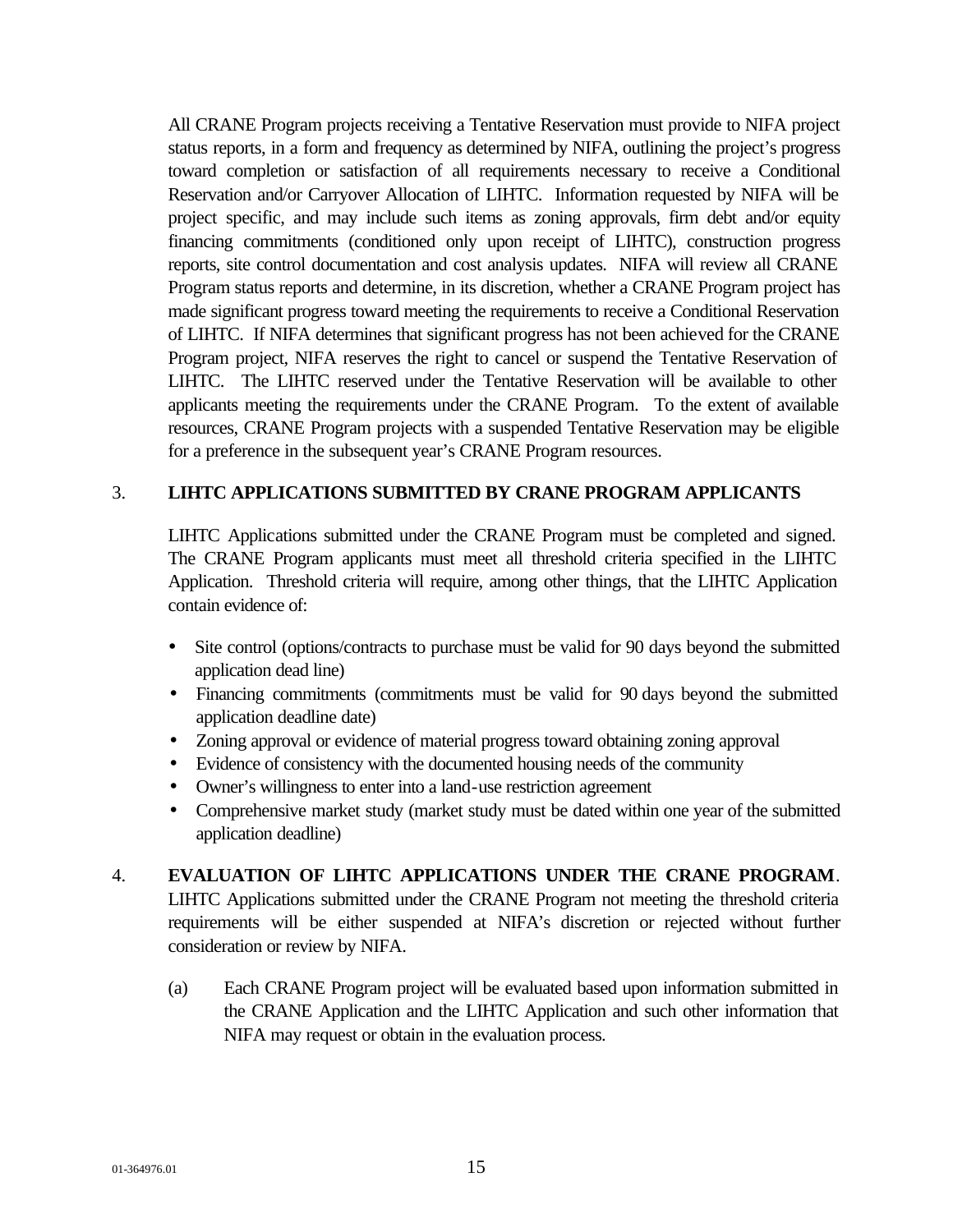- (b) NIFA will conduct an initial evaluation to determine the appropriate amount of LIHTC to be reserved, using data provided by the applicant and according to NIFA benchmarks and Section 42 of the Code.
- **NOTE**: NIFA will only review materials submitted during the appropriate CRANE Program cycle.
- 5. **CONDITIONAL RESERVATION**. Successful CRANE Program LIHTC applicants will be notified in writing and will receive a Conditional Reservation of LIHTC subject to conditions imposed by NIFA and the availability of LIHTC under the CRANE Program.
- 6. **COMMITMENT**. Within the time period specified by NIFA in the notification of a Conditional Reservation of LIHTC, the CRANE Program applicant must satisfy to NIFA that the following elements of the construction and/or rehabilitation process have been obtained or completed:
	- (a) Payment of all fees due NIFA (including fees from all other projects sponsored by such applicant).
	- (b) Signed documentation evidencing construction, interim and permanent financing arrangements.
	- (c) Syndication commitment (signed by both parties) outlining LIHTC equity contribution commitment or terms (i.e., percentage, proceeds received).
	- (d) Updated cost figures (firm bids at minimum, contracts preferred).
	- (e) Executed organizational documents of the partnership or ownership entity of the project.
	- (f) Ownership of the site as evidenced by a warranty deed.
	- (g) An Environmental Assessment conducted by an unrelated third party. For rehabilitation projects such report must include an assessment of the risks relating to lead-based paint, asbestos and radon.
	- (h) Execution of IRS Form 8821 (Tax Information Authorization Form) for the sharing of information between NIFA and the Internal Revenue Service ("IRS"). Each project owner will be required to execute a new Form 8821 every 3 years. Form 8821 must be from the CRANE Program owner to NIFA and list the following on the respective line items:
		- 3(a): Income;
		- 3(b): (i) Partnership or LLC—Form 1065;
			- (ii) Individual—Form 1040; or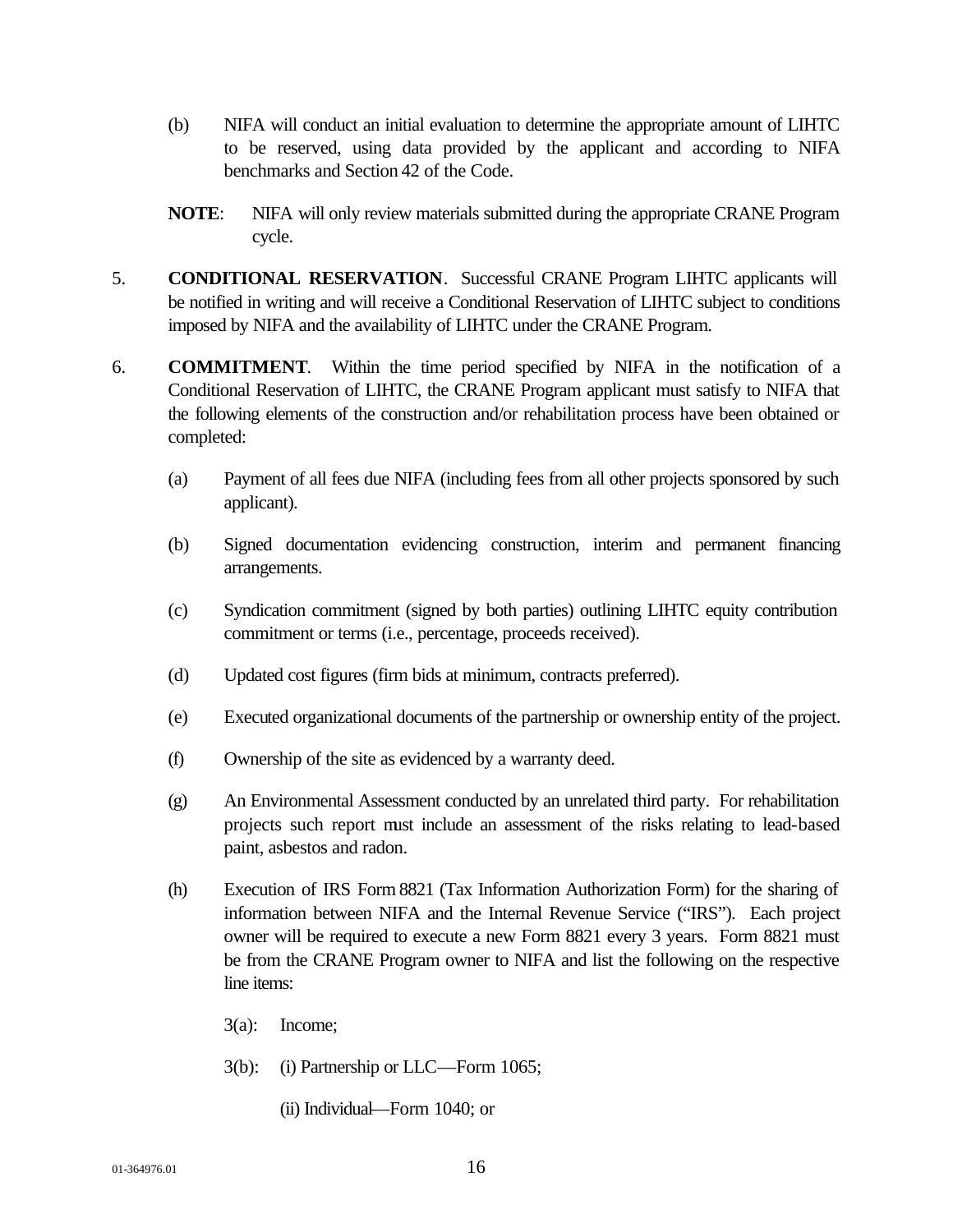(iii) Corporation—Form 1120;

- 3(c): Current year and next two years; and
- 3(d): Any related federal income tax information pertaining to LIHTC, including audit findings and assessments.
- (i) Each CRANE Program owner/developer must agree to provide complete annual operating data and federal income tax returns to NIFA on a timely basis.
- (j) Certification from an appropriate city official with jurisdiction over the project or certification from the local Department of Energy must be submitted which states whether the residential building(s) in the CRANE Program meets the local energy conservation code.
- (k) All CRANE Program projects receiving a Conditional Reservation must provide to NIFA project status reports, in a form and frequency as determined by NIFA, outlining the project's progress towards completion or satisfaction of all requirements necessary to receive a Carryover Allocation of LIHTC. Information requested by NIFA will be project specific, and may include such items as zoning approvals, firm debt and/or equity financing commitments (conditioned only upon receipt of LIHTC), construction progress reports, site control documentation and cost analysis updates.
- **NOTE:** Failure to meet the above requirements, and/or other conditions imposed by NIFA in its sole discretion within the designated time frame may result in the loss of the project's Conditional Reservation of LIHTC.
- 7. **FIRM COMMITMENT**. Upon receipt of the above, NIFA will reevaluate the LIHTC needs of the CRANE Program to determine if any changes are warranted and then issue a firm commitment, subject to the following:
	- (a) Execution of any disclaimers and other documents required by NIFA.
	- (b) Receipt of all fees due NIFA.
	- (c) Confirmation of firmness of terms for construction and permanent financing.
	- (d) Receipt of plans and specifications that are in conformance with the applicable local energy conservation code, the Fair Housing Amendments Act of 1988 (Pub. L. 100- 430) (if applicable) and Americans with Disabilities Act (P.L. 101-336); Section 504 of the Rehabilitation Act of 1973 (29 U.S.C. 794).
	- (e) Receipt of the Fair Housing Checklist signed by the project's Architect certifying that the project's plans and specifications conform with the Fair Housing Act and Americans with Disabilities Act.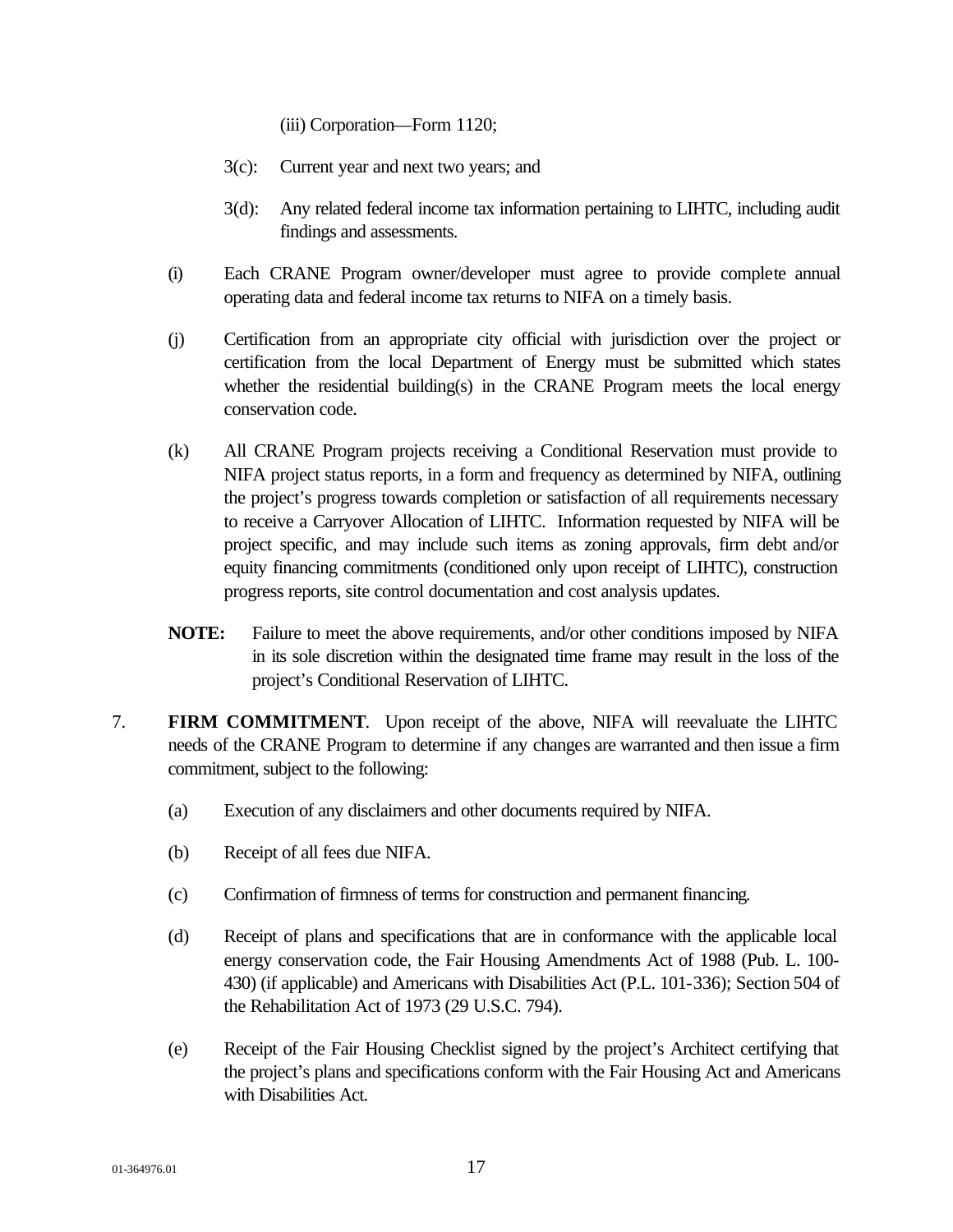- 8. **REVOCATION**.Possible revocation of a Tentative/Conditional Reservation or LIHTC allocation for actions taken by the CRANE Program project owner without prior NIFA approval may occur from the time of a Tentative/Conditional Reservation up to the placed-in-service date, for, but not limited to, the following reasons:
	- (a) Site change;
	- (b) Change in ownership—a change in the parties involved in the ownership entity (e.g., addition of a third party or removal of an individual named as part of the ownership entity submitted by the CRANE Program applicant in its LIHTC Application or CRANE Application);
	- (c) Change in syndication structure and/or terms;
	- (d) Change in unit design, square footage, unit mix, number of units, number of residential buildings, etc. (unless changes are required by local regulatory codes);
	- (e) Instances of curable noncompliance beyond the specified cure period on an applicant's existing LIHTC projects in any state; or
	- (f) Change in rents charged to tenants.
- 9. **CHANGE IN OR DENIAL OF LIHTC ALLOCATION**. In accordance with Code Section 42, these evaluations may result in a possible change in the amount of LIHTC allocated to a CRANE Program project or denial of the total LIHTC allocation altogether, due to, but not limited, to one or more of the following reasons:
	- (a) Information submitted by the CRANE Program applicant in its LIHTC Application or CRANE Application is determined to be fraudulent;
	- (b) Conditions in the Tentative/Conditional Reservation are not met;
	- (c) Material and substantial changes occur in the actual costs and/or square footage of the project;
	- (d) Applicant obtains additional subsidies or financing other than those disclosed in the LIHTC Application or CRANE Application;
	- (e) Subsequent regulations are issued by Department of the Treasury or the IRS pertaining to Section 42 of the Code; or
	- (f) CRANE Applicant fails to promptly notify NIFA of any material or adverse changes in either the original LIHTC Application or CRANE Application .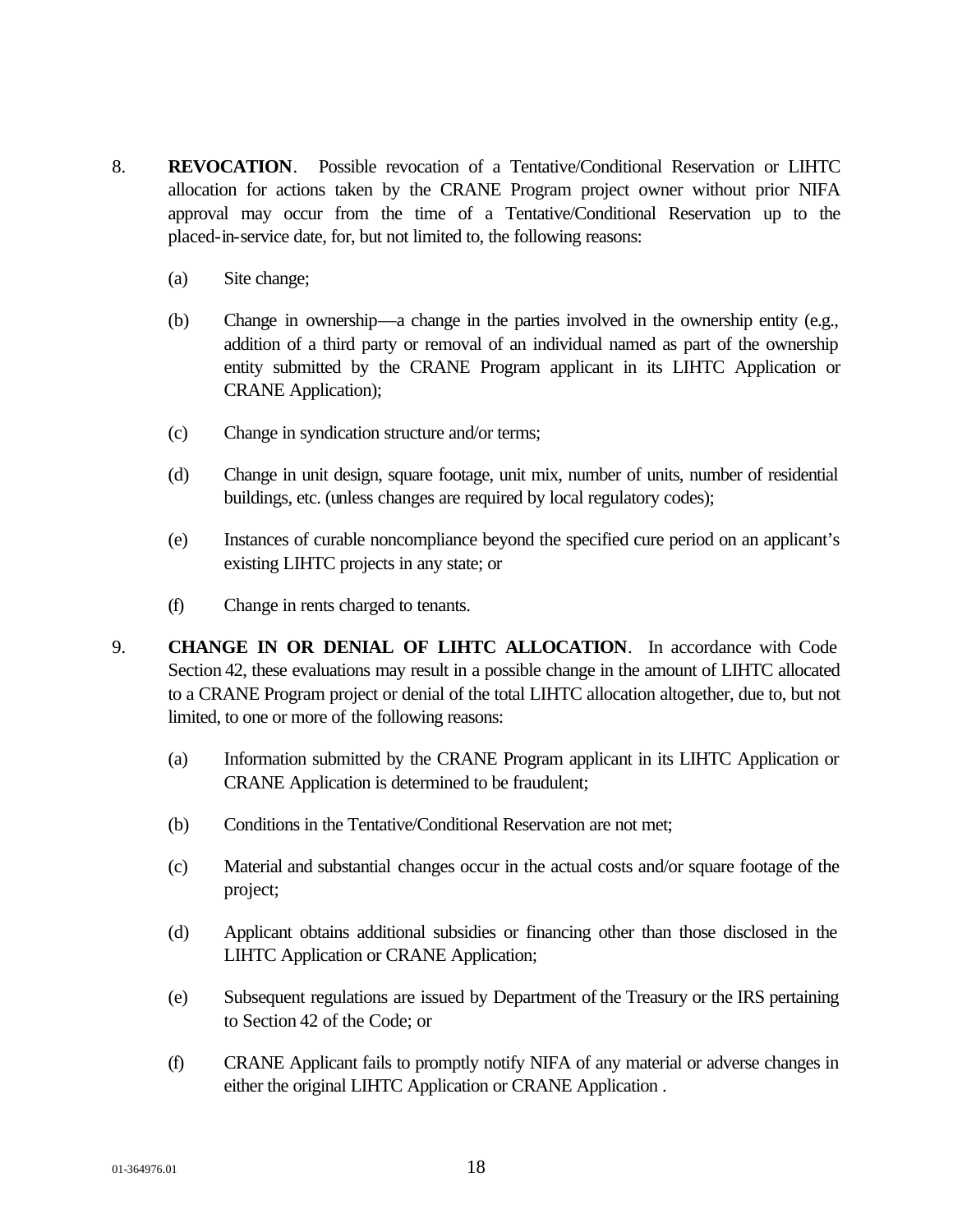10. **CARRYOVER ALLOCATION**. Section 42 of the Code provides that NIFA may issue a carryover allocation ("Carryover Allocation") to certain qualified buildings, which are to be placed in service no later than December 31, 2004. This provision requires that 10% or more of the expected basis in the project (including land) must be incurred by either (i) the end of 2002 for projects receiving a LIHTC allocation prior to June 30, 2002 or (ii) six months from the date of the LIHTC allocation for projects receiving a LIHTC allocation after June 30, 2002 (the "10% Test"). The 10% Test must be certified by an independent, third-party certified public accountant or attorney and must be received in NIFA's office no later than November 1, 2002 or, in the case of a project receiving an allocation after June 30, 2002, no later than five months from receipt of the allocation. If the 10% Test certification is not received by NIFA by the specified deadlines, a 1% late fee will be assessed. A Carryover Allocation will not be issued to a project prior to payment of all assessed fees.

At this time, NIFA will issue a Carryover Allocation if the following have been provided:

- (a) Addresses for each building for which LIHTC are issued; and
- (b) Certification by an independent, third-party certified public accountant or attorney that 10% or more of the reasonably expected basis in the project determined as of the close of the second calendar year following the year in which the LIHTC allocation was made has been incurred by either (i) the end of 2002 for projects receiving a LIHTC allocation prior to June 30, 2002 or (ii) six months from the date of the LIHTC allocation for projects receiving a LIHTC allocation after June 30, 2002. Carryover cost certification must be submitted on approved NIFA forms no later than the deadlines specified above. If the developer fee is included in the carryover basis, it must be earned and reasonable for the services performed to date and evidenced by an agreement.
- (c) Receipt of the Certification from the project's Architect that the project conforms to the Fair Housing Act (certification must be in the format provided in the Carryover Allocation manual).
	- **NOTE**: Failure to submit the Carryover Allocation within the designated time frames may result in the loss of the LIHTC's.
- 11. **FINAL LIHTC ALLOCATION**. No LIHTC allocation will be made until a residential building or project is placed in service, the line item expenditures of the total project costs have been certified by an independent, third-party certified public accountant or attorney and submitted on approved NIFA forms, and all applicable LIHTC fees have been received by NIFA

Final LIHTC allocations may be requested as soon as an eligible building is placed in service. NIFA requires the submission of an independent, third-party certified public accountant or attorney costs certification no later than 60 days after the completion of 100% of the LIHTC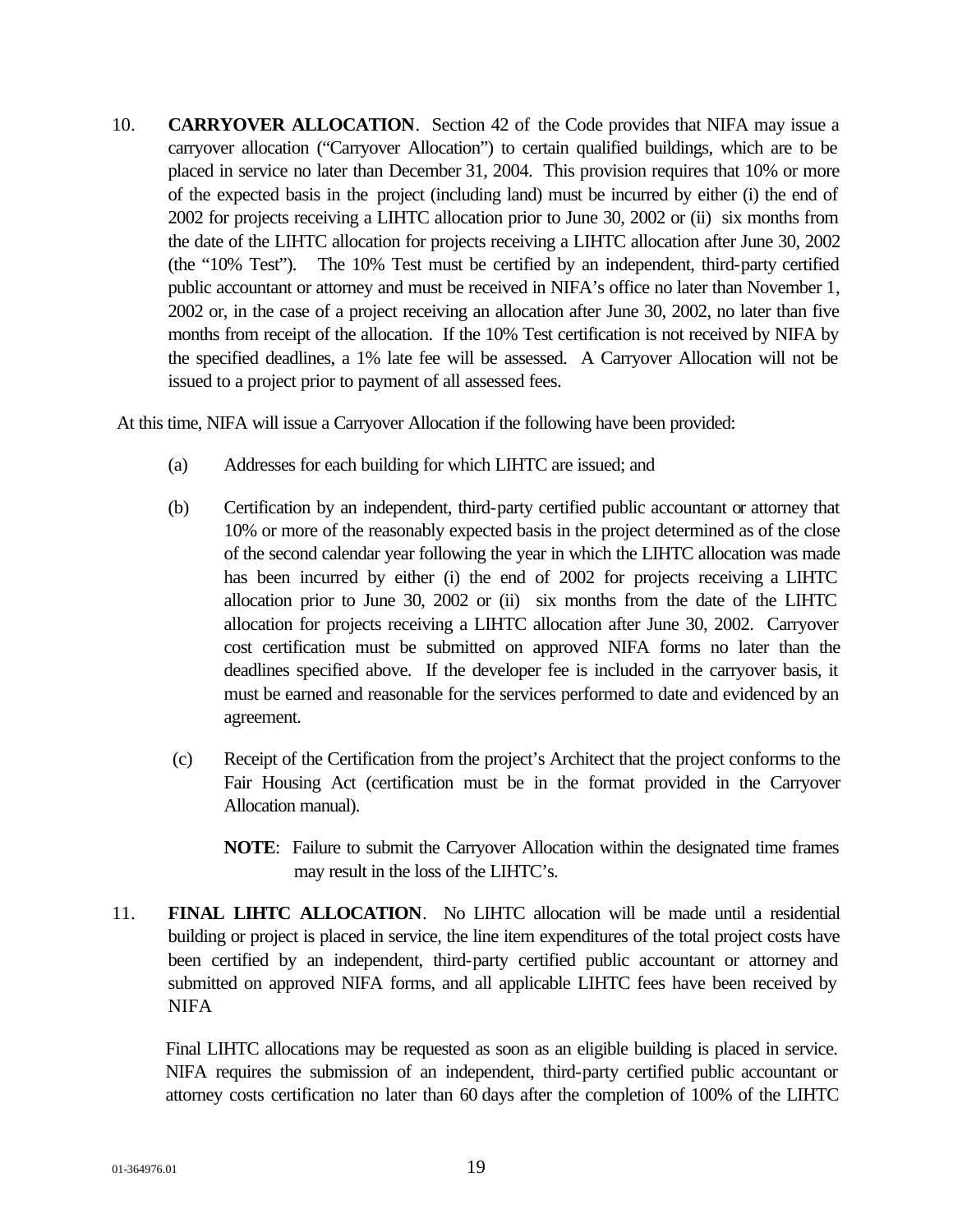set-aside units in the project. The LIHTC amount allocated to a project is based on NIFA's final determination of the qualified basis for the building or project and a review of the project costs.

- **NOTE**: Failure to submit the Final Cost Certification within the designated time frame may result in the loss of LIHTC. Under extreme circumstances the project owner may submit a written request to NIFA for an extension of time in which to submit the Final Cost Certification.
- 12. **SUPPORTING DOCUMENTATION**. As specifically stated in the Carryover Allocation Procedures Manual and the Cost Certification Procedures Manual, NIFA reserves the right to request documentation supporting any cost certification if it determines, in its sole discretion, that such information is necessary to effectuate the allocation of LIHTC.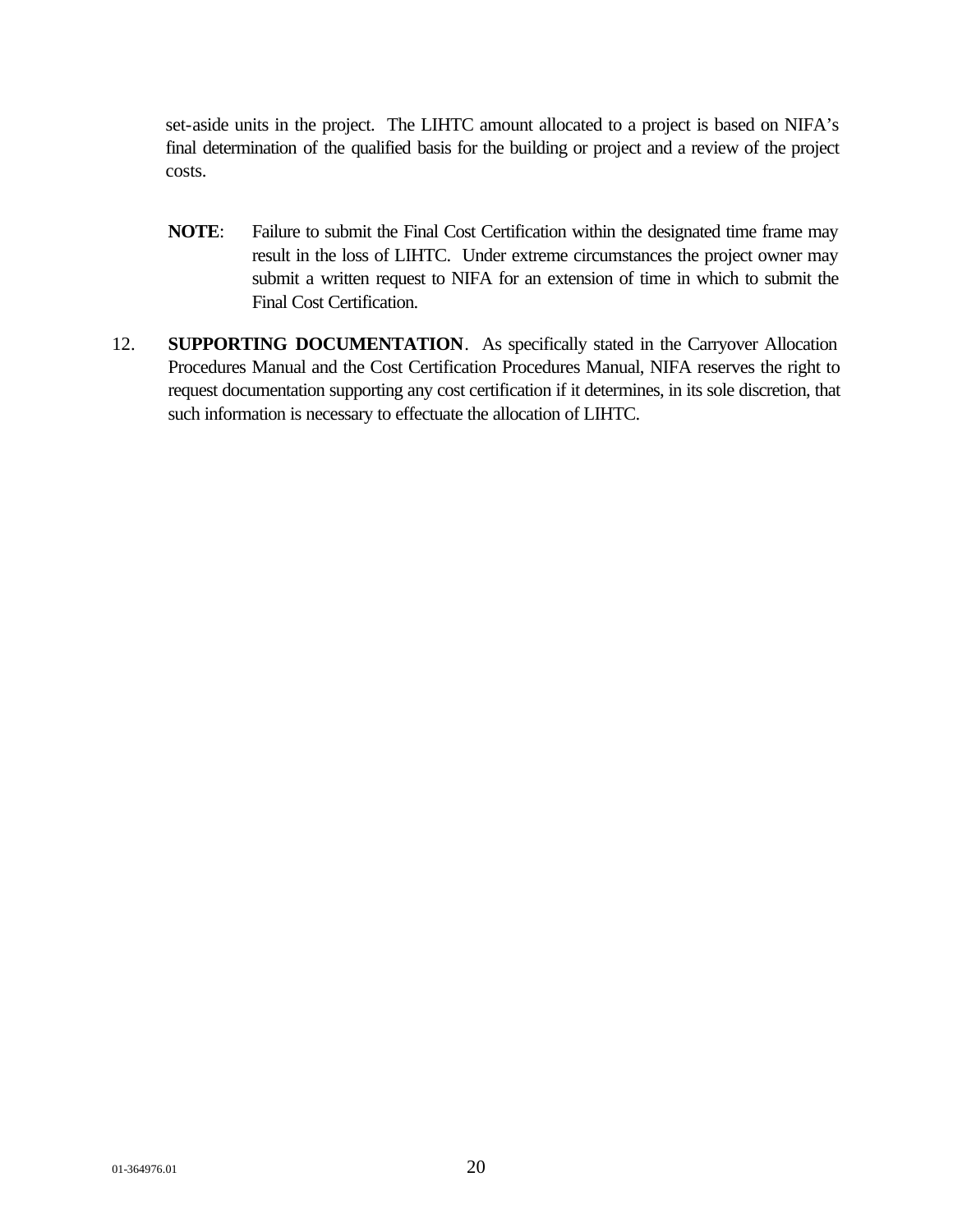#### **LIHTC GUIDELINES**

Following are general guidelines of the LIHTC Program including the CRANE Program and all other set-aside. These guidelines are not conclusive and should not be relied upon as tax advice. NIFA suggests that, prior to completing the Application, you consult with an independent, third-party certified public accountant or attorney for a complete interpretation of the tax law. NIFA's review of documents submitted in connection with a LIHTC request is solely for its own purposes. NIFA makes no representations to the project owner or anyone else as to:

- (a) compliance with the Code, Treasury Regulations or any other laws or regulations governing LIHTC; or
- (b) the financial feasibility or viability of any project.

No member, officer, agent or employee of NIFA will be personally liable concerning any matters arising out of, or in relation to, the allocation of LIHTC. LIHTC's will be issued based on federal tax law and Nebraska's Allocation Plan. NIFA reserves, commits and allocates LIHTC to partnerships, corporations, limited liability companies and individuals. LIHTC reservations and commitments are not transferable, and any change in project ownership requires NIFA's prior written approval. NIFA verifies project ownership through closing documents, warranty deeds and title reports.

NIFA reserves the right not to allocate LIHTC to any project, regardless of ranking/scoring, if NIFA determines in its sole discretion that the project does not further the purpose and goals of the LIHTC Program. For purposes of this determination, the information taken into account may include, but is not limited to, comments from officials of local governmental jurisdictions, the sponsor's experience and performance and the sponsor's prior dealings with NIFA and other states' LIHTC programs. The prior performance considered may include, but is not limited to, progress achieved with previous LIHTC Conditional Reservations, project compliance and payment of monitoring fees.

NIFA reserves the right not to allocate LIHTC to any project, regardless of ranking/scoring, if NIFA determines in its sole discretion that a disproportionate number of LIHTC projects have been developed in a particular census tract within the past three-year period. NIFA may decide to allocate LIHTC to a project in another county to best serve the citizens of Nebraska. This right will be exercised only in limited circumstances, such as when LIHTC projects in a particular census tract have a vacancy rate of 7% or more, or if adding current applications to existing LIHTC projects and other previously approved and funded (but not yet constructed nor occupied) LIHTC projects would create a disproportional number of low-income housing units.

NIFA recognizes that certain projects may need additional subsidies to encourage the production and ensure the viability of such projects as low-income housing projects. Under certain circumstances (particularly for smaller projects in rural areas), NIFA may agree to provide limited second mortgage financing to enable such projects to take advantages of LIHTC available in connection with the issuance by NIFA of tax-exempt bonds. The owners of such projects which utilize tax-exempt bonds issued by NIFA and receive secondary NIFA financing will be required to execute a Land Use Restriction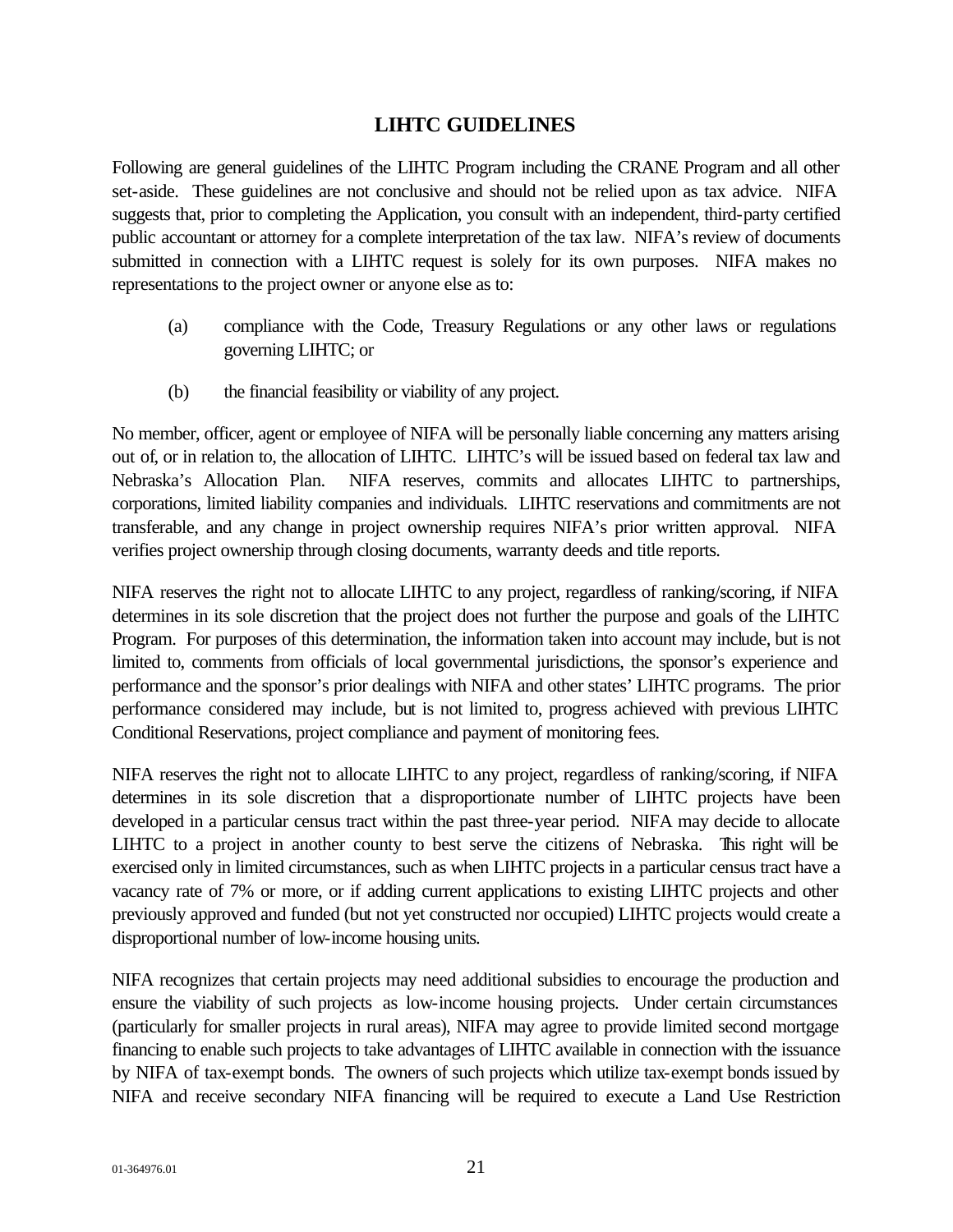Agreement ("LURA") which will be recorded as a restriction running with the land, requiring any successor in title to the owner (through assignment, foreclosure or an instrument in lieu of foreclosure) to agree to repay or assume the outstanding balance of such secondary financing indebtedness to NIFA as a condition to an agreement by NIFA to execute a new LURA (a new LURA is necessary for the successor in title to claim any LIHTC remaining on the project).

All information submitted to NIFA will be kept confidential and will not be available to any other applicant. Applicants will be given their scoring results upon request and may receive the total scoring results of the other projects on an anonymous basis.

Applicants who have been convicted of, entered an agreement for immunity from prosecution for or pleaded guilty (including a plea of no contest) to a crime of dishonesty, moral turpitude, fraud, bribery, payments of illegal gratuities, perjury, false statement, racketeering, blackmail, extortion, falsification or destruction of records are ineligible to apply for LIHTC. Applicants who have been barred from any other NIFA program, other state LIHTC programs or any federal programs are also ineligible to apply. Applicants having an identity of interest with any barred entity may not be eligible at the sole discretion of NIFA. Furthermore, NIFA reserves the right to amend, modify or withdraw its request for proposals and any of the program instructions or procedures contained within the application and may exercise such right at any time without notice and without liability to any applicant or other party for their expenses incurred in the preparation of an application or otherwise.

### **COMPLIANCE MONITORING**

During the time period in which a project must comply with the set-aside unit requirements for low-income tenants, NIFA, as part of this Allocation Plan, is required to adopt and adhere to compliance monitoring procedures which will: (i) monitor projects for noncompliance and (ii) notify the IRS of any noncompliance of which NIFA becomes aware of in accordance with Section 42(m) of the Code, Treasury Regulation § 1.42-5 and other applicable regulations. All LIHTC project owners must enter into a LURA with NIFA, binding all parties to comply with Section 42 of the Code, Treasury Regulation §1.42-5 and other applicable regulations. Pursuant to the LURA, project owners (or the management agents thereof) are required to attend, on an annual basis, a compliance seminar sponsored by NIFA. In addition, project owners with items of noncompliance that have not been corrected in a timely fashion may be required to provide quarterly compliance reports to NIFA and may, in NIFA's sole discretion, be ineligible to receive a future allocation of LIHTC.

The following procedures outline NIFA's plans for compliance monitoring by owners of LIHTC projects. Such procedures, together with the covenants and representations contained in the LURA (which form of LURA is incorporated in this 2002 Allocation Plan by reference) shall constitute the procedures for compliance monitoring by NIFA. (Capitalized terms used below and not otherwise defined shall have the meanings as set forth in the LURA).

1. **TENANT INCOME CERTIFICATIONS**. Project owners shall maintain a file for each Qualified Tenant residing in the project (which shall be updated during each year of unit occupancy by the project owner). Each tenant file shall contain a copy of the rent record and a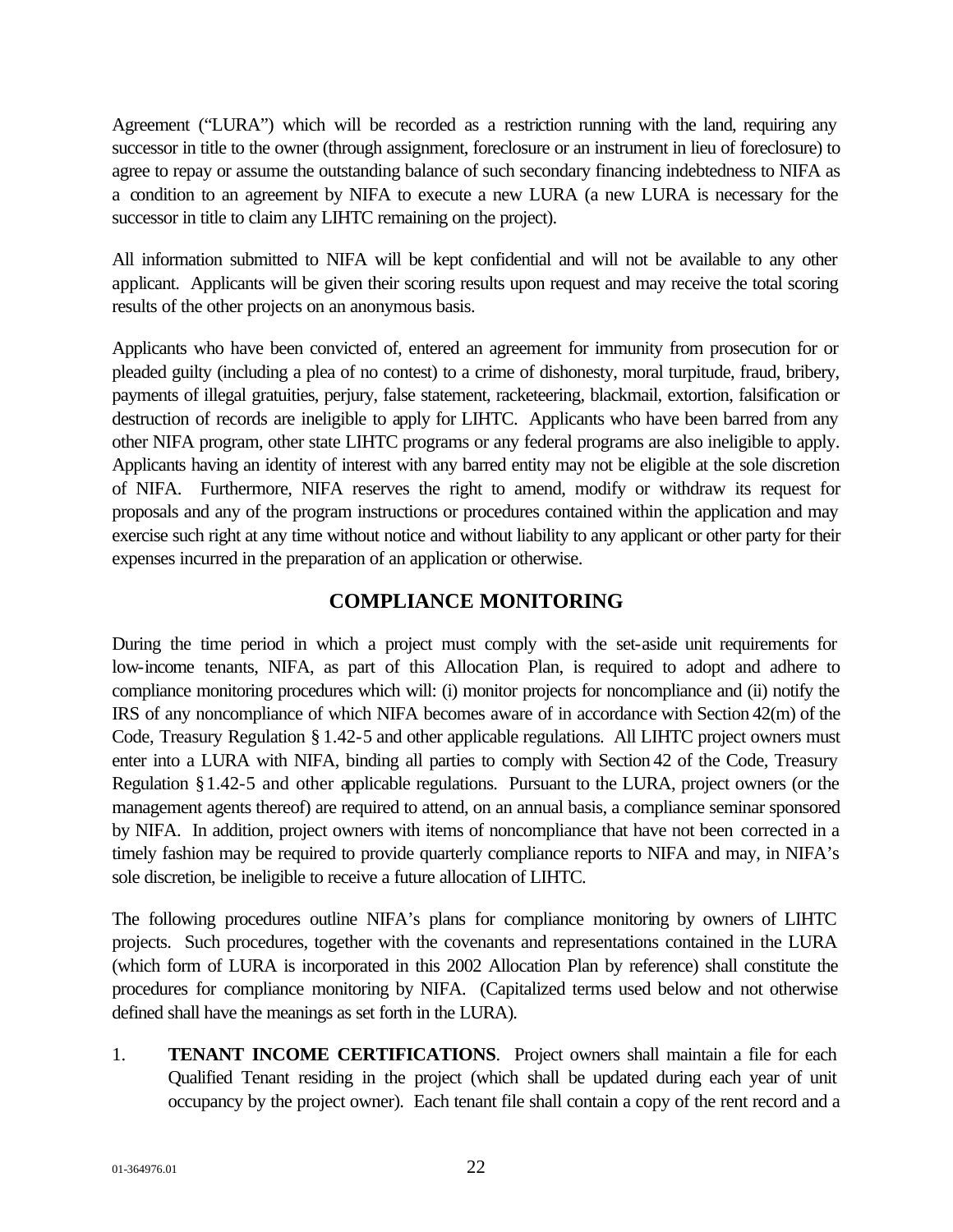copy of such tenant's executed Application and Income Certification (a form of which is attached to the LURA) as well as supporting documentation, which is subject to independent investigation and verification by NIFA. Each tenant file shall be submitted to NIFA as set forth below or in such other form and manner as may be required by the applicable rules, regulations or policies now or hereafter promulgated by the Department of the Treasury or the IRS.

- 2. **ANNUAL OWNER CERTIFICATIONS**. Project owners are required to immediately notify NIFA if, at any time, the dwelling units in a project are not occupied or available for occupancy as provided above. Project owners shall prepare and submit, under penalty of perjury, to NIFA, no later than January 15 of each year following the first year in which 10% of the units in the project are occupied, a Certificate of Continuing Program Compliance (a form of which is attached to the LURA) and an Annual Tax Credit Summary Report (a form of which is attached to the LURA), both executed by the project owner stating the number of Dwelling Units in the project which, as of the first date of such calendar year, were occupied by Qualified Tenants (or were deemed to be occupied by Qualified Tenants as provided in the LURA for all or part of such period), together with copies of annual Certifications of Tenant Eligibility and Income Verification (and supporting documentation) collected by the project owner.
- 3. **RECORD KEEPING AND RETENTION**. Project owners are required to collect and retain records for each qualified low-income building in the project for at least six years after the due date (with extensions) for filing the federal income tax return for such year. Notwithstanding the above, records for the first year of the LIHTC Period must be retained for at least six years beyond the due date (with extensions) for the filing of the federal income tax return for the last year of the Compliance Period of the building. Such records shall include for each year during the Compliance Period the following information pertaining to each building in the project:
	- (a) The total number of residential rental units in the building (including the number of bedrooms and the size in square feet of each residential rental unit);
	- (b) The percentage of residential rental units in the building that are Qualified Units;
	- (c) The rent charged on each residential rental unit in the building, including any utility allowances;
	- (d) The number of occupants in each Qualified Unit and changes in the number of occupants in each Qualified Unit;
	- (e) The Qualified Unit vacancies in the building and information that indicates when, and to whom, the next available units were rented:
	- (f) The annual income certification of each Qualified Tenant per Qualified Unit;
	- (g) Documentation to support each Qualified Tenant's annual income certification (for example, a copy of the Qualified Tenant's federal income tax return, Forms W-2 or verifications of income from third parties such as employers or state agencies paying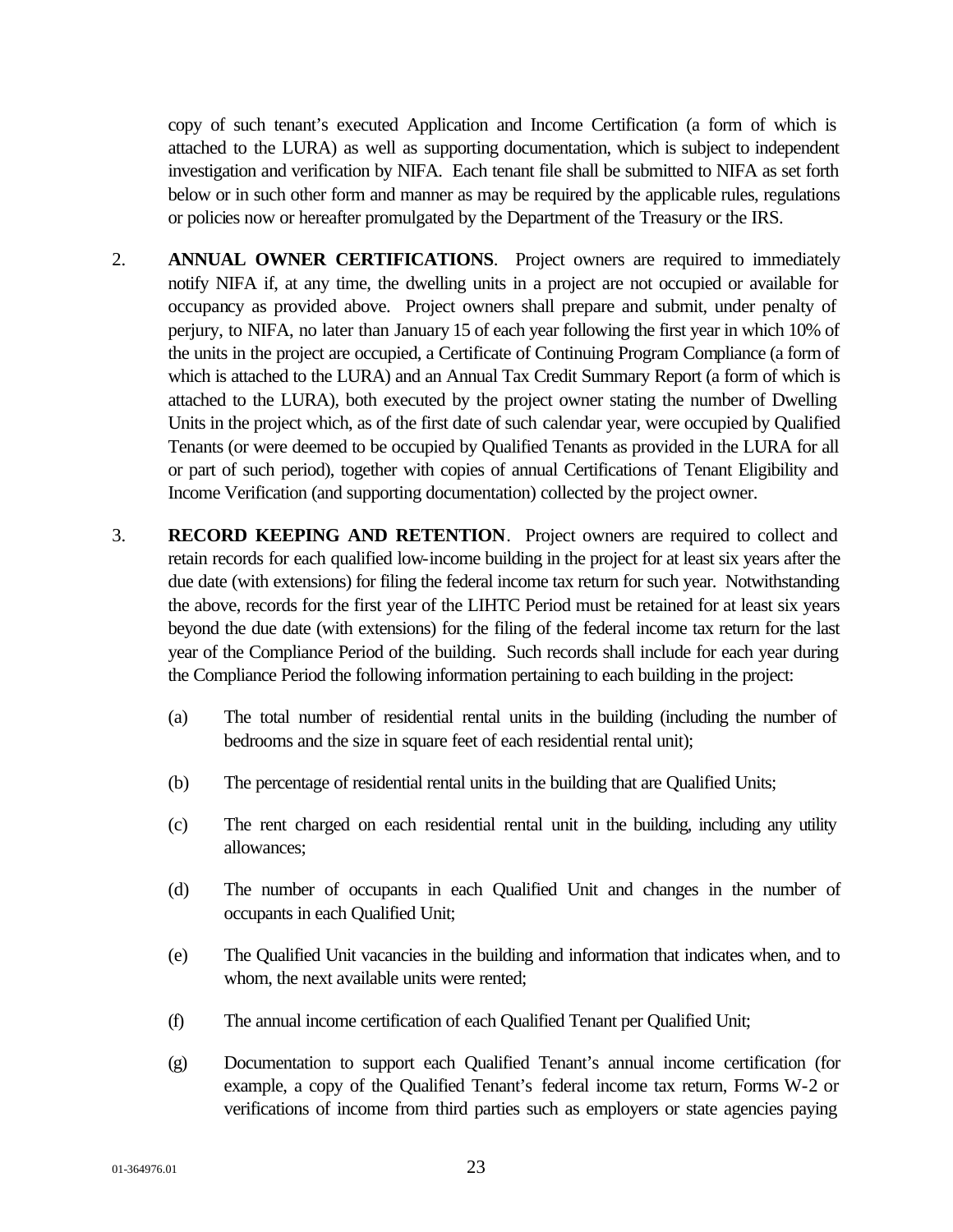unemployment compensation). Tenant income is to be calculated in a manner consistent with the determination of annual income under Section 8 of the United States Housing Act of 1937 ("Section 8"), and not in accordance with the determination of gross income for federal income tax liability. In the case of a tenant receiving housing assistance payments under Section 8, this documentation requirement is satisfied if the public housing authority provides a statement to the project owner declaring that the tenant's income does not exceed the applicable income limit under Section 42(g) of the Code;

- (h) The eligible basis and the Qualified Basis of the building at the end of the first year of the Qualified Project Period; and
- (i) The character and use of the nonresidential portion of the building included in the building's eligible basis under Section 42(d) of the Code (e.g., tenant facilities that are available on a comparable basis to all tenants and for which no separate fee is charged for use of the facilities, or facilities reasonably required by the project).
- 4. **REVIEW PROCESS**. For each year of the Compliance Period, NIFA will perform a compliance review of each LIHTC project. Certifications and other information submitted to NIFA (as described above) shall be reviewed for compliance with the requirements of Section 42 of the Code.
- 5. **ON-SITE INSPECTION AND TENANT FILE REVIEW**. The LURA provides that NIFA, or its designated agent, shall have the right to perform on-site inspections of each building, inspect each Qualified Unit and review the tenant file for each such Qualified Unit.

NIFA, or its designated agent, will conduct an on-site inspection of each building in each LIHTC project and inspect at least 20% of the Qualified Units and review the tenant files for such Qualified Units. On-site inspections and tenant file reviews shall be conducted by the end of the second calendar year following the year in which the last building in the project was placed in service. Thereafter, NIFA, or its designated agent, will conduct on-site inspections of all buildings in each project and review the tenant files at least once every three years. NIFA shall notify each project owner in advance of any such on-site inspection and review. NIFA shall randomly select which Qualified Units and tenants' records are to be inspected and reviewed.

Any duly authorized representative of NIFA, the Department of the Treasury or the IRS may inspect the books and records of the project pertaining to the incomes of the Qualified Tenants residing in the project.

In conjunction with each on-site inspection, project owners must provide to NIFA, or its designated agent, any local health, safety or building code violations reports or notices received on the project. Based on the on-site inspection and NIFA's receipt and review of all local health, safety or building code violations reports or notices, NIFA shall determine whether each project building and its Qualified Units are suitable for occupancy.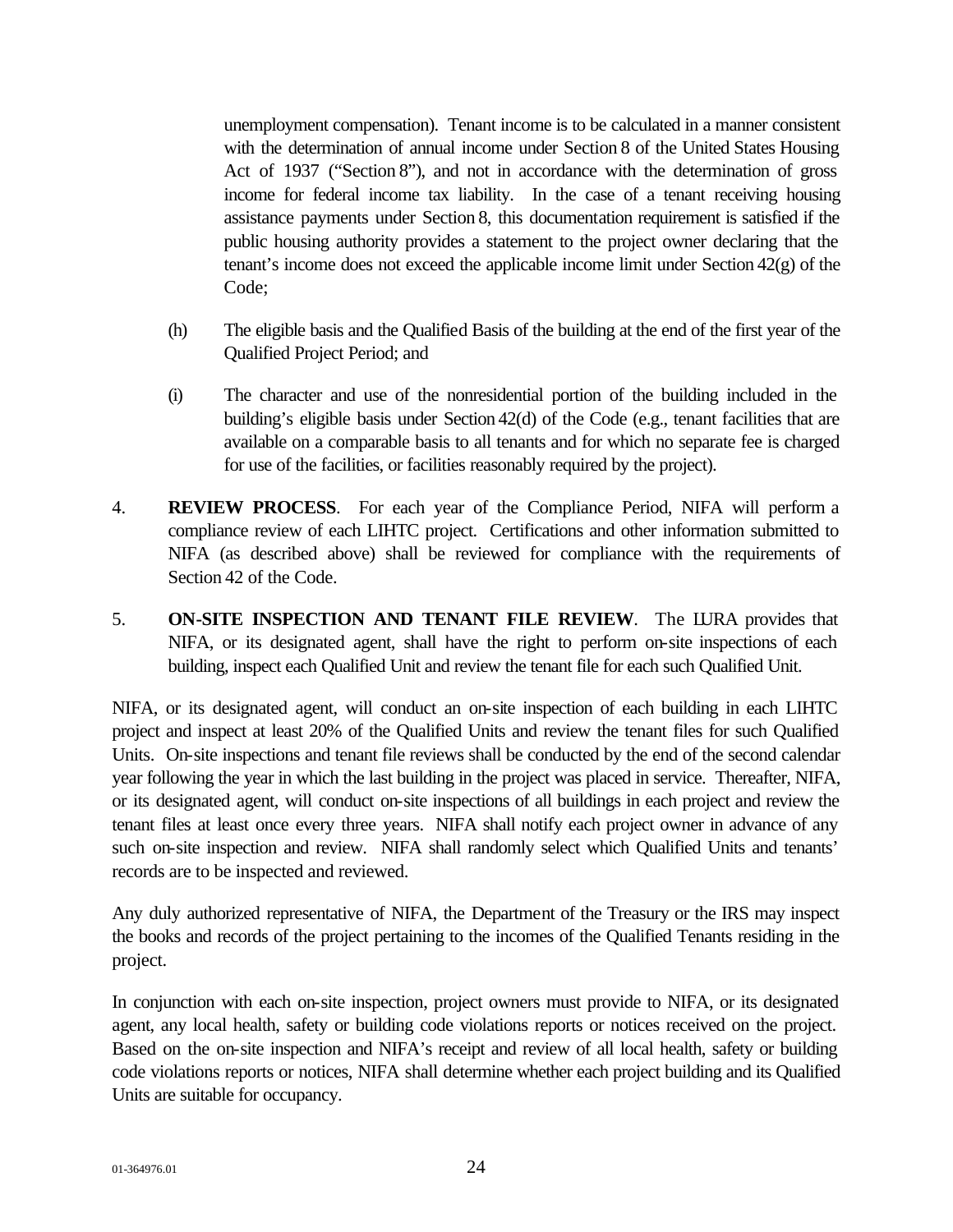6. **NOTIFICATION TO OWNER**. In the event NIFA discovers noncompliance with any of the provisions of the LURA or Section 42 of the Code, NIFA will immediately notify the project owner in writing. The project owner shall have 60 days from the issuance of such notice (the "Correction Period") to correct the noncompliance.

Noncompliance includes, but is not limited to, the following: (a) NIFA's failure to receive for each LIHTC project: tenant income certifications, supporting documentation and rent records, (b) noncompliance with any provision of Section 42 of the Code and/or (c) any change in the applicable fraction or eligible basis of the project which would result in a decrease in the Qualified Basis of the project. NIFA shall be authorized and entitled, pursuant to the provisions of the LURA, to perform all acts necessary to comply with the monitoring and notification responsibilities set forth in Section  $42(m)(i)(B)(iii)$  of the Code and any Treasury Regulations promulgated thereunder or other interpretations thereof by the IRS or the courts.

- 7. **NOTICE TO INTERNAL REVENUE SERVICE**. Within 45 days of the expiration of the Correction Period, NIFA shall file with the IRS, a copy of Form 8823, explaining the nature of the noncompliance and whether or not such noncompliance has been corrected.
- 8. **LIABILITY**. Compliance with the requirements of Section 42 of the Code is the sole responsibility of the project owner of the LIHTC project. NIFA's obligation to monitor for compliance with the requirements of Section 42 of the Code does not, and will not, make NIFA liable for a project owner's noncompliance.

All CRANE Applications and LIHTC Applications, materials, exhibits and correspondence submitted to NIFA are the property of NIFA. An agreement may be made between NIFA and any other appropriate federal regulatory agency to exchange such information.

Correspondence and inquiries should be directed to:

Nebraska Investment Finance Authority (NIFA) Suite 200 1230 O Street Lincoln, NE 68508-1402 Attention: LIHTC Program Telephone: (402) 434-3900 (800) 204-NIFA Facsimile: (402) 434-3921 Internet: www.NIFA.org